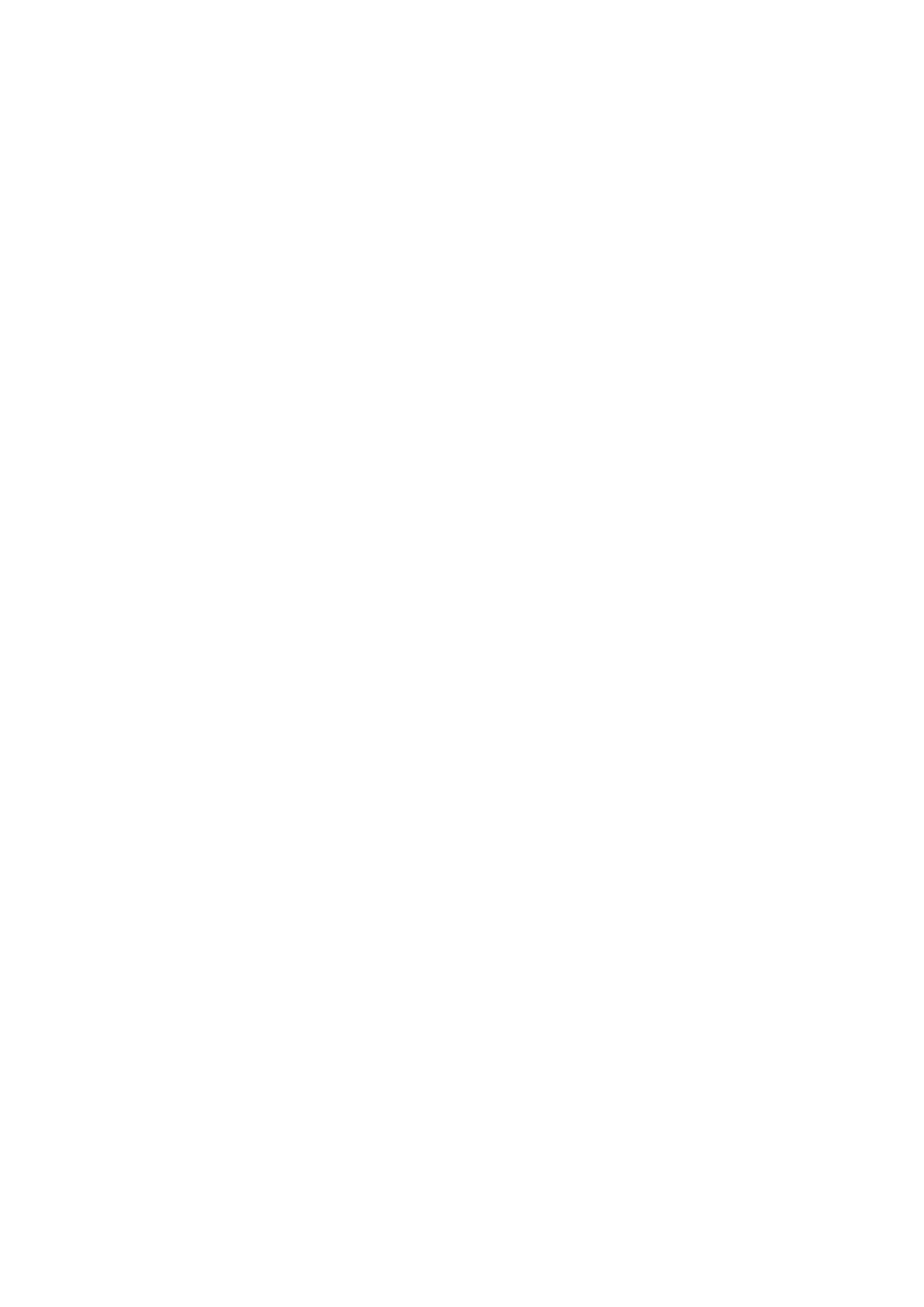



# ELLER VARILE<br>GAMBLING (ANTI-MONEY LAUNDERING AND **COUNTERING THE FINANCING OF TERRORISM) ACT 2018**

**Section Page**

## **Index**

|                | <b>PART 1 - INTRODUCTORY</b><br><u> 1989 - Johann Barbara, martin amerikan basar dan basa dan basa dan basa dan basa dan basa dan basa dan basa</u> | 5  |
|----------------|-----------------------------------------------------------------------------------------------------------------------------------------------------|----|
| 1              |                                                                                                                                                     |    |
| $\overline{2}$ |                                                                                                                                                     |    |
| 3              |                                                                                                                                                     |    |
| 4              |                                                                                                                                                     |    |
|                | PART 2 - SUPERVISION AND OVERSIGHT OF COMPLIANCE WITH                                                                                               |    |
|                | <b>AML/CFT LEGISLATION</b>                                                                                                                          | 8  |
| 5              |                                                                                                                                                     |    |
| 6              |                                                                                                                                                     |    |
|                |                                                                                                                                                     |    |
| 8              |                                                                                                                                                     |    |
| 9              | Offences in connection with inspections and investigations, search                                                                                  |    |
|                |                                                                                                                                                     |    |
| 10             |                                                                                                                                                     |    |
| 11             |                                                                                                                                                     |    |
| 12             | Power to require persons to attend before the Commission, etc. 13                                                                                   |    |
| 13             |                                                                                                                                                     |    |
| 14             |                                                                                                                                                     |    |
|                | <b>PART 3 - SANCTIONS</b>                                                                                                                           | 15 |

| 15 |  |
|----|--|
| 16 |  |
| 17 |  |
| 18 |  |
| 19 |  |
| 20 |  |
| 21 |  |
|    |  |

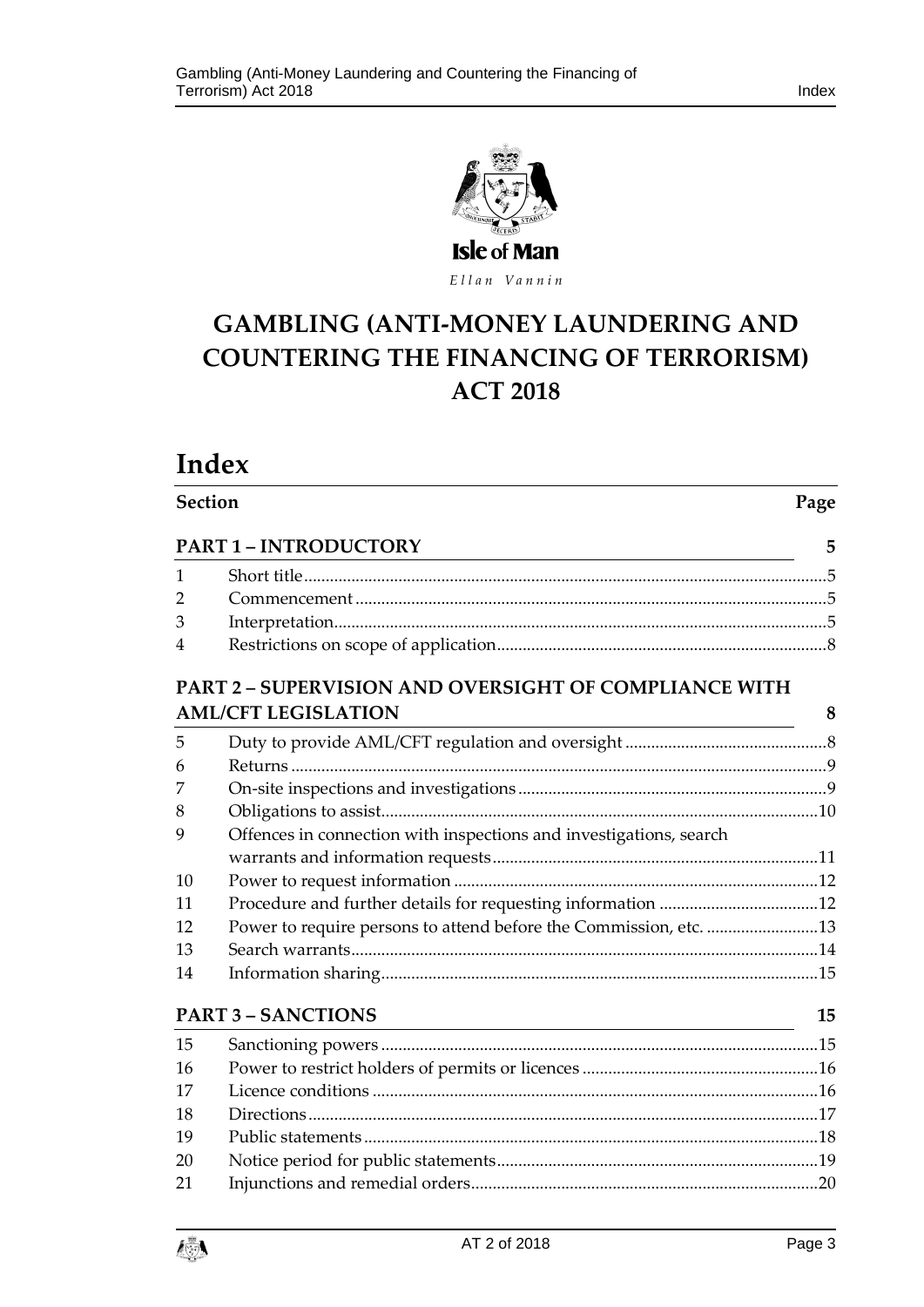| 22                          |                                                                  |     |
|-----------------------------|------------------------------------------------------------------|-----|
| 23                          |                                                                  |     |
| 24                          |                                                                  |     |
| 25                          |                                                                  |     |
| 26                          |                                                                  |     |
| 27                          |                                                                  |     |
| 28                          |                                                                  |     |
| 29                          |                                                                  |     |
| 30                          |                                                                  |     |
| 31                          |                                                                  |     |
| 32                          |                                                                  |     |
|                             | <b>PART 4 - MISCELLANEOUS</b>                                    | 27  |
| 33                          |                                                                  | .27 |
| 34                          |                                                                  |     |
| 35                          |                                                                  |     |
| 36                          | Consequential amendment to the Gambling Supervision Act 2010  28 |     |
|                             | <b>ENDNOTES</b>                                                  | 29  |
| TABLE OF ENDNOTE REFERENCES |                                                                  |     |

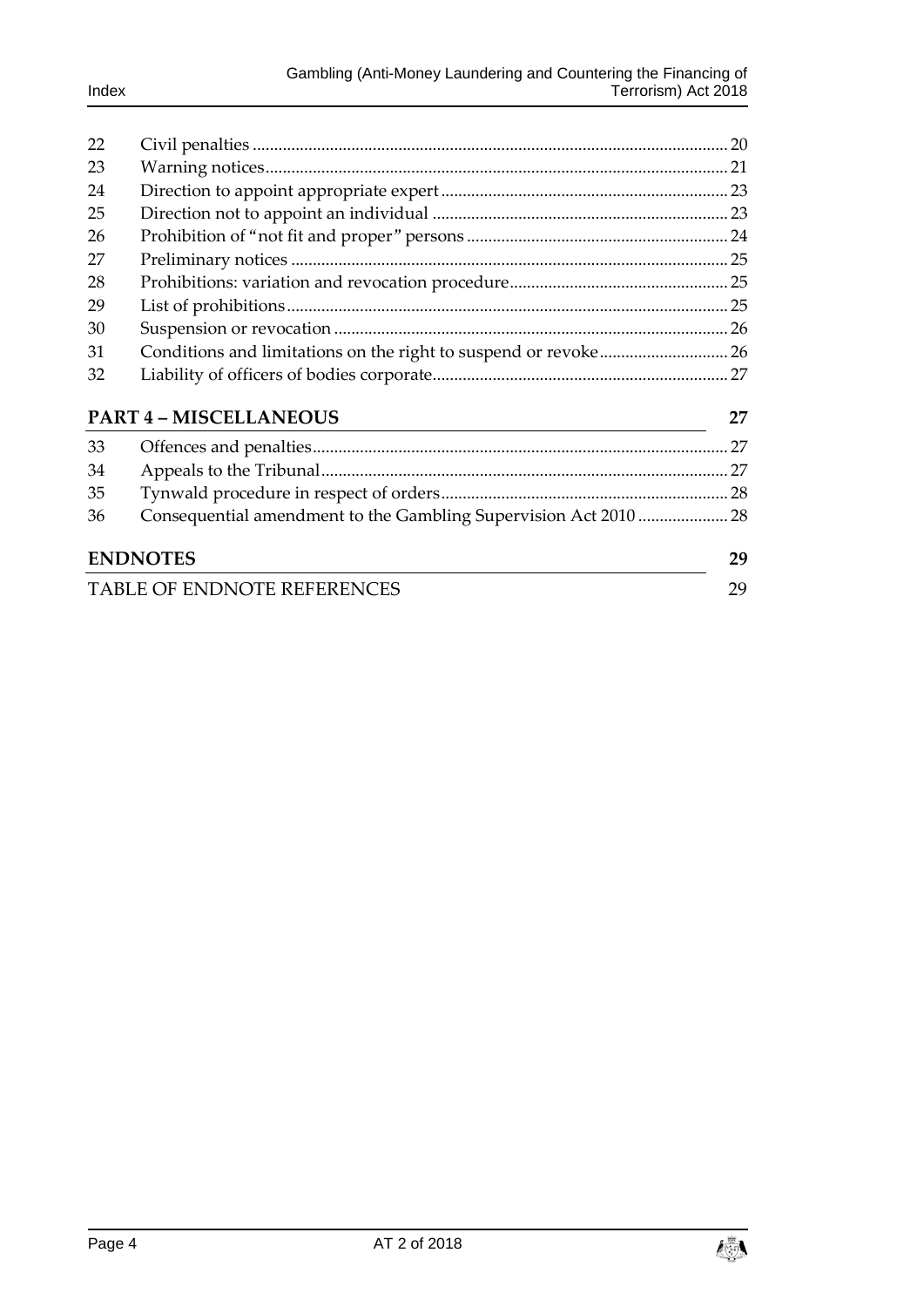

## ELLER VARILE<br>GAMBLING (ANTI-MONEY LAUNDERING AND **COUNTERING THE FINANCING OF TERRORISM) ACT 2018**

*Signed in Tynwald: 16 January 2018 Received Royal Assent: 16 January 2018 Announced to Tynwald: 16 January 2018*

**AN ACT** to provide the necessary powers to conduct regulatory oversight of the gambling sector's compliance with Anti-Money Laundering and Countering the Financing of Terrorism legislation; to provide sanctions for non-compliance; and for connected purposes.

<span id="page-4-0"></span>**BE IT ENACTED** by the Queen's Most Excellent Majesty, by and with the advice and consent of the Council and Keys in Tynwald assembled, and by the authority of the same, as follows:—

### **PART 1 – INTRODUCTORY**

#### <span id="page-4-1"></span>**1 Short title**

The short title of this Act is the Gambling (Anti-Money Laundering and Countering the Financing of Terrorism) Act 2018.

#### <span id="page-4-2"></span>**2 Commencement**

- (1) This Act (except section 1 and this section) will come into operation on such day or days as the Commission may by order appoint.**<sup>1</sup>**
- (2) An order under subsection (1) may make such consequential, incidental, supplemental and transitional provisions as appear to the Commission to be necessary or expedient for the purposes of the order.

#### <span id="page-4-3"></span>**3 Interpretation**

 $(1)$  In this Act  $-$ 

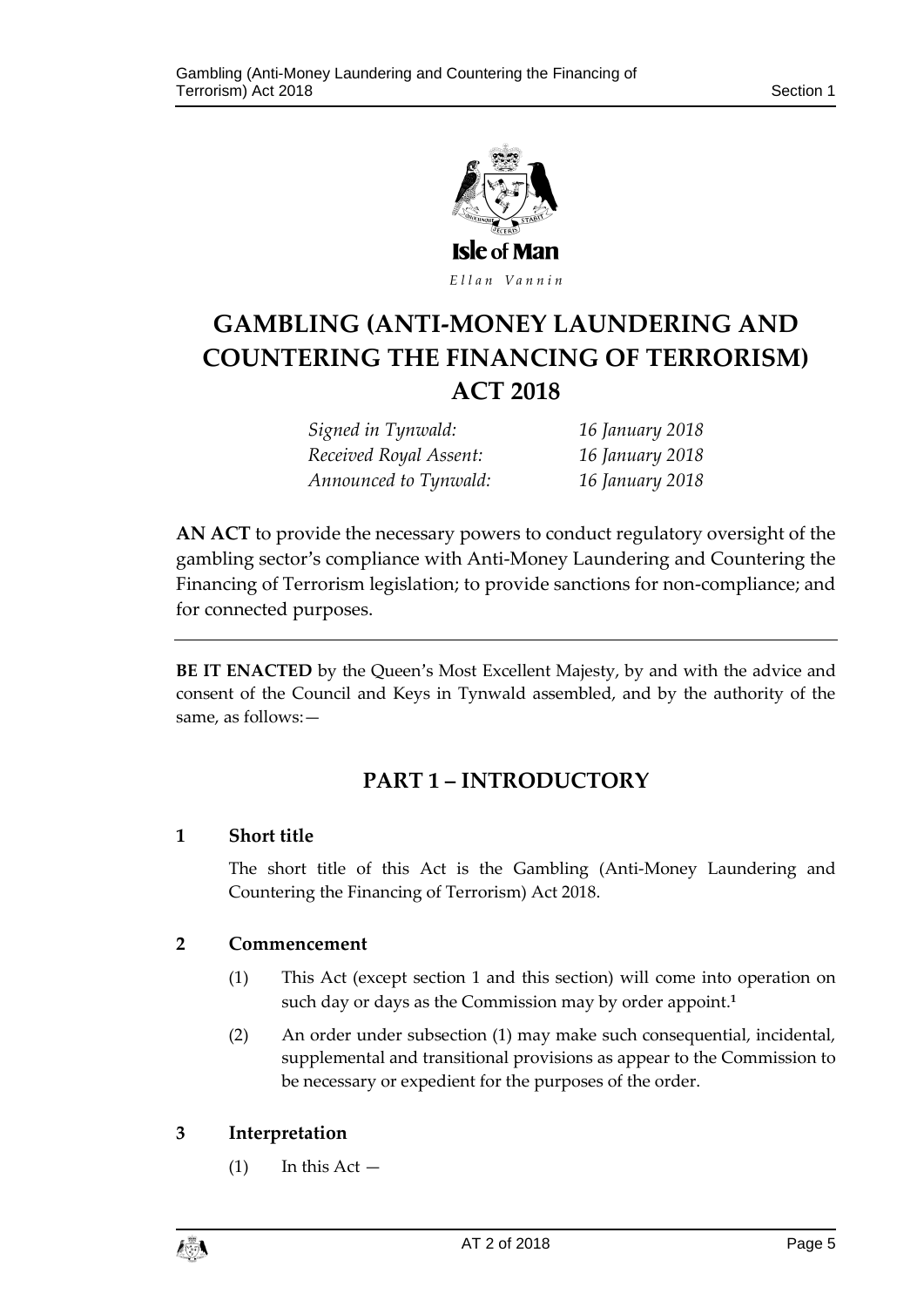- "**AML/CFT"** means anti-money laundering and countering the financing of terrorism;
- "**AML/CFT Codes**" means instruments of a legislative character, referred to as Codes, made under any of the enactments referred to in paragraphs (a) to (c) of the definition of "AML/CFT legislation";
- **"AML/CFT information**" means information, specified under subsection (2)(a) of section 6 (returns), included in AML/CFT returns that are submitted in accordance with section 6;
- "**AML/CFT legislation**" means the requirements of the following enactments
	- (a) sections 7 to 11 and section 14 of the *Anti-Terrorism and Crime Act 2003*;
	- (b) Part 3 of the *Proceeds of Crime Act 2008*;
	- (c) Part 2, 3 and 4 of the *Terrorism and Other Crime (Financial Restrictions) Act 2014*;
	- (d) any instrument of a legislative character made under any of the enactments referred to in any of paragraphs (a) to (c),

and includes, in the case of anything done outside the Island, anything that would constitute a requirement under any of the enactments specified in paragraphs (a) to (d) if done in the Island;

- **"authorised person"** means a person authorised in writing by the Commission to act on behalf of the Commission;
- "**bookmaker**" has the same meaning as that given to it in subsection (1) of section 48 (interpretation) of the *Gaming, Betting and Lotteries Act 1988*;
- **"Commission**" means the Isle of Man Gambling Supervision Commission;

**"controller"** means a person —

- (a) who, on account of the person's financial contribution to a body corporate, has power to significantly influence the activities of that body corporate; or
- (b) on whose non-financial contribution a body corporate places such considerable reliance as to be dependent on that contribution in order to function as it normally would;
- "**corporate service provider**" means the provider of any services listed under the heading 'CLASS 4 – CORPORATE SERVICES' in Schedule 1 to the Regulated Activities Order 2011;
- "**Court**" means the High Court;
- "**directions**" means directions given by the Commission requiring the holder of a licence, permit or certificate, as the case may be, to undertake or refrain from undertaking a specified activity;
- "**FATF Recommendations**" means the 40 Recommendations set out in the Financial Action Task Force ("FATF") document 'International Standards

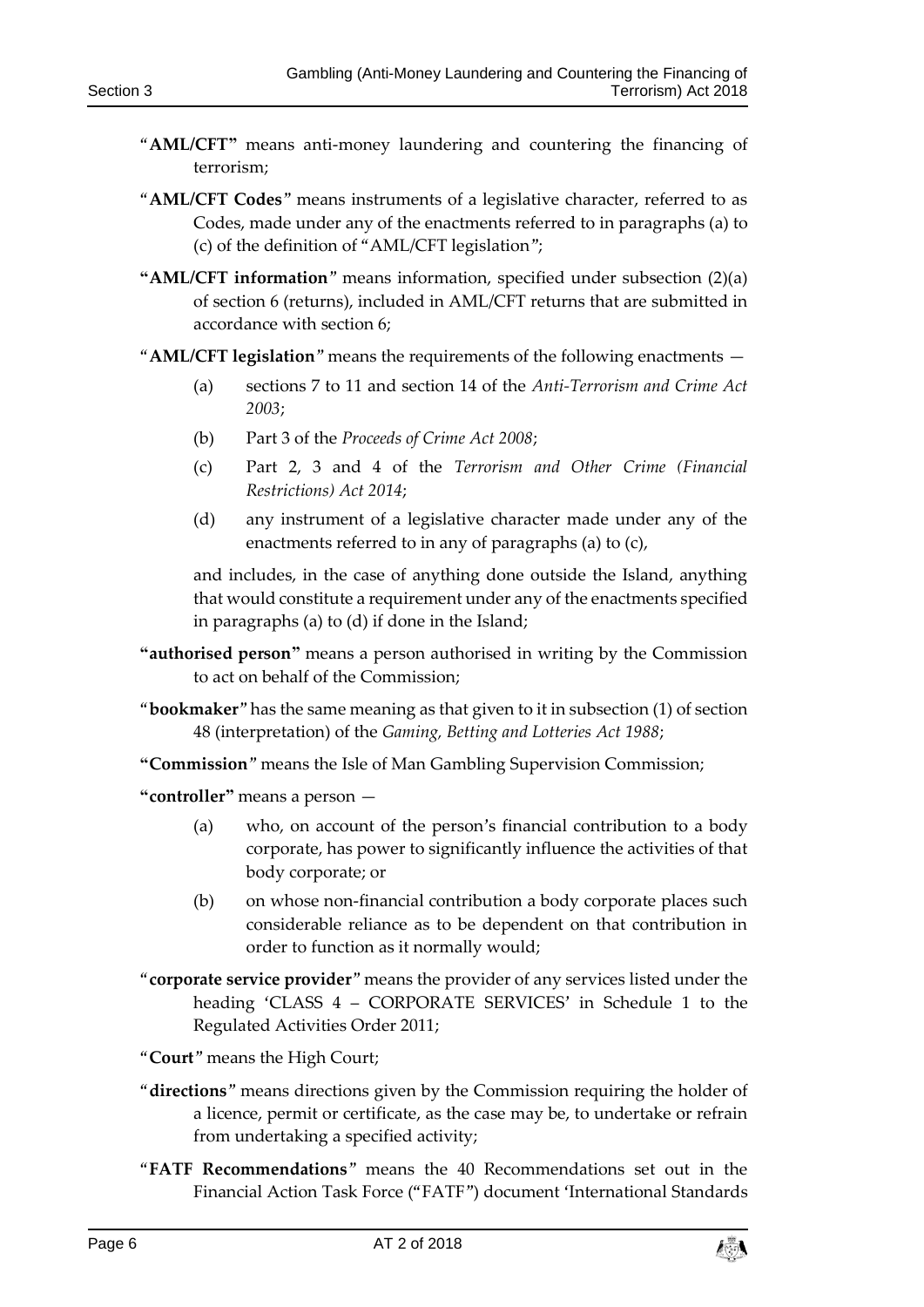on Combating Money Laundering and the Financing of Terrorism & Proliferation', adopted by the FATF in February 2012;

- **"Financial Intelligence Unit**" or "**FIU**" means the body corporate established in that name by section 4 (establishment of Financial Intelligence Unit) of the *Financial Intelligence Unit Act 2016*;
- **"Financial Services Authority"** means the Isle of Man Financial Services Authority established by section 1 (the Isle of Man Financial Services Authority) of the *Financial Services Act 2008*;

#### "**gambling**" means —

- (a) gaming (within the meaning of the *Gaming, Betting and Lotteries Act 1988*);
- (b) making, negotiating and receiving bets and wagers;
- (c) organising, managing, promoting or participating in a lottery; or
- (d) supplying or operating controlled machines (within the meaning of the *Gaming (Amendment) Act 1984*);

#### "**Gambling Acts**" means —

- (a) the *Gaming (Amendment) Act 1984*;
- (b) the *Casino Act 1986*;
- (c) the *Gaming, Betting and Lotteries Act 1988*;
- (d) the *Online Gambling Regulation Act 2001*;
- (e) the *Gambling (Amendment) Act 2006*; and
- (f) the *Gambling Supervision Act 2010*;
- "**National Risk Assessment**" means an evaluation of a jurisdiction's money laundering and terrorist financing risks, which —
	- (a) is required by the FATF Recommendations; and
	- (b) aims to ensure that actions are coordinated domestically to combat money laundering and the financing and proliferation of terrorism;

#### "**non-aggregated data**" means personally identifiable data;

- "**operator**" or "**designated gambling operator**" means any or all of the following, as the context may require —
	- (a) the holder of an online gambling licence issued under the *Online Gambling Regulation Act 2001*;
	- (b) the holder of a casino licence issued under the *Casino Act 1986*;
	- (c) the holder of a temporary premises certificate, issued under the *Casino Act 1986*;
	- (d) the holder of a bookmaker's permit, issued under the *Gaming, Betting and Lotteries Act 1988*;
	- (e) the holder of a betting office licence, issued under the *Gaming, Betting and Lotteries Act 1988*;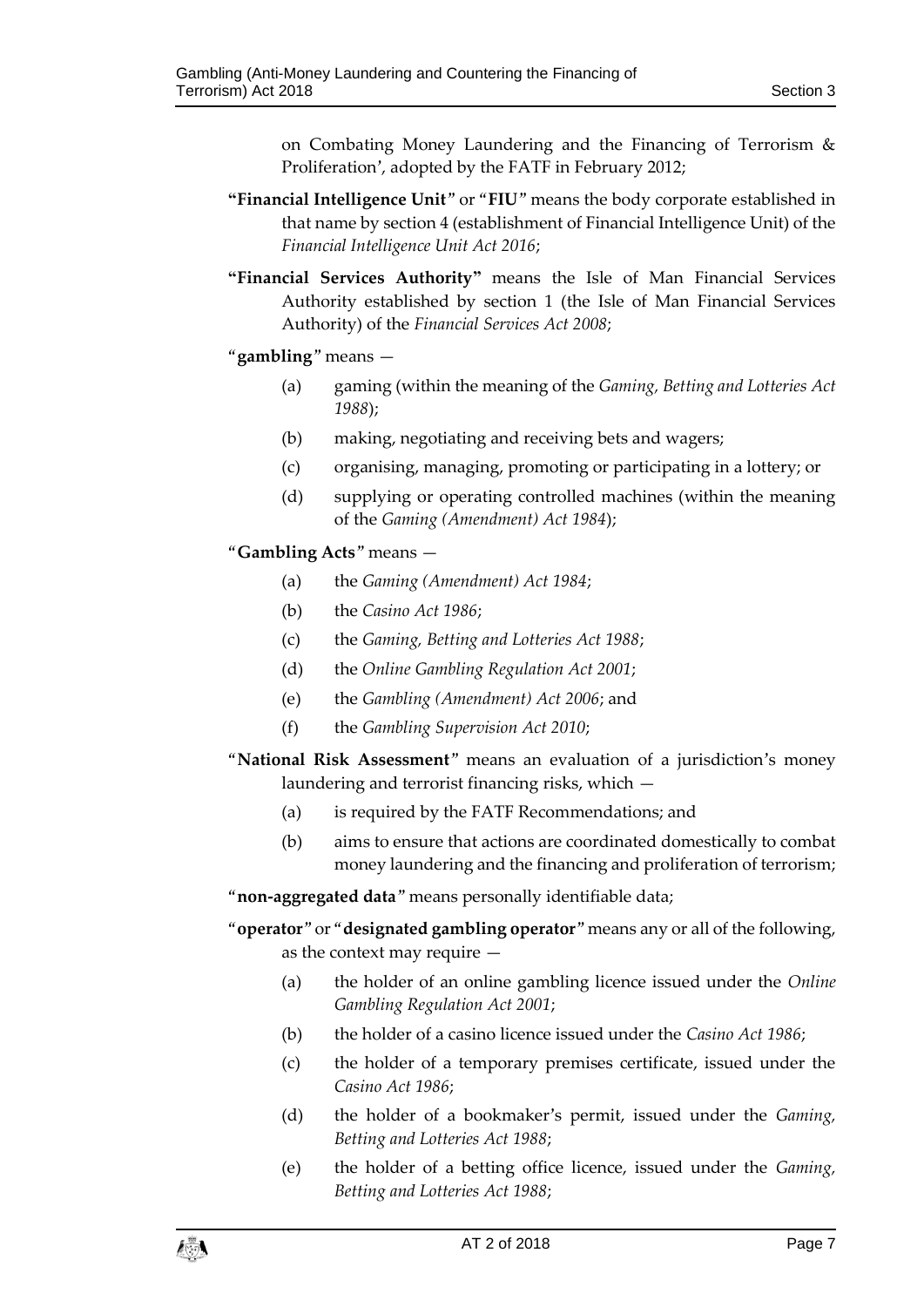- (f) the holder of a racecourse licence or a totalisator licence, issued under the *Gaming, Betting and Lotteries Act 1988*;
- (g) the holder of a temporary exemption, issued under the *Gaming, Betting and Lotteries Act 1988*;

**"preliminary notice"** has the meaning given in section 27(1);

- "**prescribe**" means prescribe by order made under this Act, and **"prescribed"** must be construed accordingly;
- "**prohibition**" means a prohibition against a "not fit and proper" person's involvement in a regulated gambling activity;
- "**regulated activity**" means an activity regulated under any of the Gambling Acts;
- **"senior manager"** means a person who, by virtue of the person's role within a body corporate, has powers and responsibilities of sufficient significance to enable the person to directly influence corporate decision-making and corporate activity;
- **"Tribunal**" means the Gambling Appeals Tribunal established under section 6 (the Gambling Appeals Tribunal) of the *Gambling (Amendment) Act 2006*;
- "**warning notice**" means a notice that
	- (a) asserts that the Commission has grounds to believe that such activities or circumstances as are specified in the notice are prejudicial to a person's fitness and propriety; and
	- (b) is accompanied by a statement of the reasons for the giving of it.
- (2) The Treasury may by order amend the definition of "**operator**" or "**designated gambling operator**", and any such order will not come into operation until it has been approved by Tynwald.

#### <span id="page-7-0"></span>**4 Restrictions on scope of application**

- (1) This Act does not extend to businesses that conduct gambling without a proper licence, permit or certificate under the Gambling Acts.
- (2) Businesses referred to in subsection (1) are subject to the provisions of the Gambling Acts.

## <span id="page-7-1"></span>**PART 2 – SUPERVISION AND OVERSIGHT OF COMPLIANCE WITH AML/CFT LEGISLATION**

#### <span id="page-7-2"></span>**5 Duty to provide AML/CFT regulation and oversight**

(1) Consistently with the regulatory objectives set out in section 5 (regulatory objectives) of the *Gambling Supervision Act 2010*, the Commission must regulate gambling with a view to securing compliance with AML/CFT

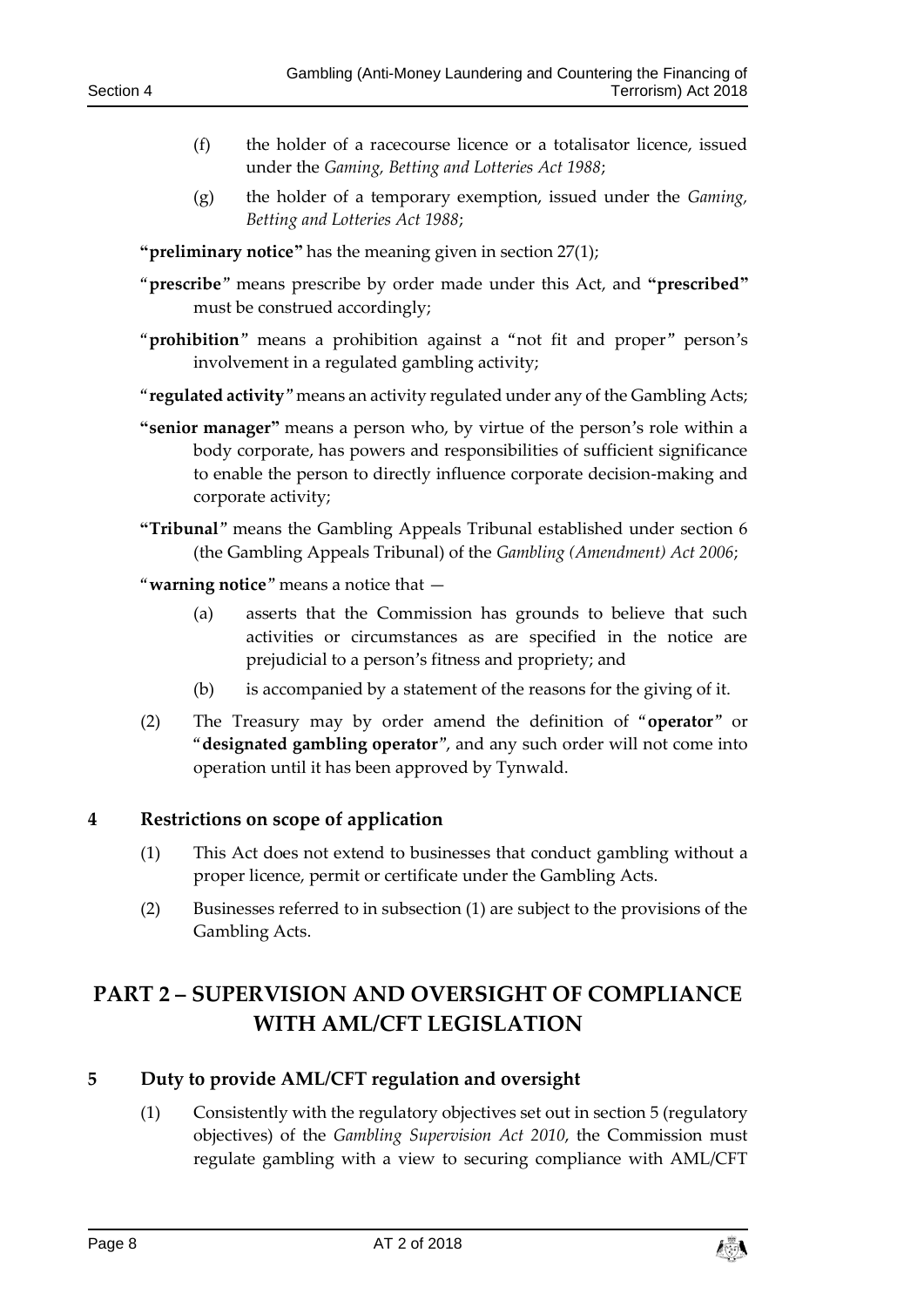legislation and this Act, and in so doing may conduct such investigations into alleged breaches as it considers necessary.

(2) In fulfilling its duty under subsection (1), the Commission has and is required to exercise (as it considers appropriate) the powers set out in the remainder of this Part.

#### <span id="page-8-0"></span>**6 Returns**

- (1) An operator must, at such frequency as may be determined by the Commission from time to time, submit to the Commission an AML/CFT return that includes AML/CFT information.
- (2) The Commission must specify
	- (a) AML/CFT information; and
	- (b) the frequency at which an AML/CFT return must be submitted to it in accordance with subsection (1).
- (3) AML/CFT information may be used by the Commission in a National Risk Assessment.

#### <span id="page-8-1"></span>**7 On-site inspections and investigations**

- (1) An authorised person
	- (a) may at any reasonable time enter any premises in which gambling is conducted by an operator;
	- (b) may carry out in those premises inspections and investigations to assess the extent to which the operator complies with AML/CFT legislation; and
	- (c) in so doing, must take into account the operator's own procedures for achieving such compliance.
- (2) An authorised person has every power of entry and access as may be necessary for the purposes of subsection (1) and may take possession or copies of all relevant books, accounts and documents (whether in hard copy or in electronic form and, with respect to the latter, however or wherever stored) for so long as may be necessary for those purposes.
- (3) An authorised person may, for the purpose of inspecting the transactions of the operator and generally investigating the operator under this section, take copies of all books, accounts and documents (whether in hard copy or in electronic form and, with respect to the latter, however or wherever stored).
- (4) The powers under this section extend to premises
	- (a) where an operator is acting under a temporary exemption issued under the *Gaming, Betting and Lotteries Act 1988*; and

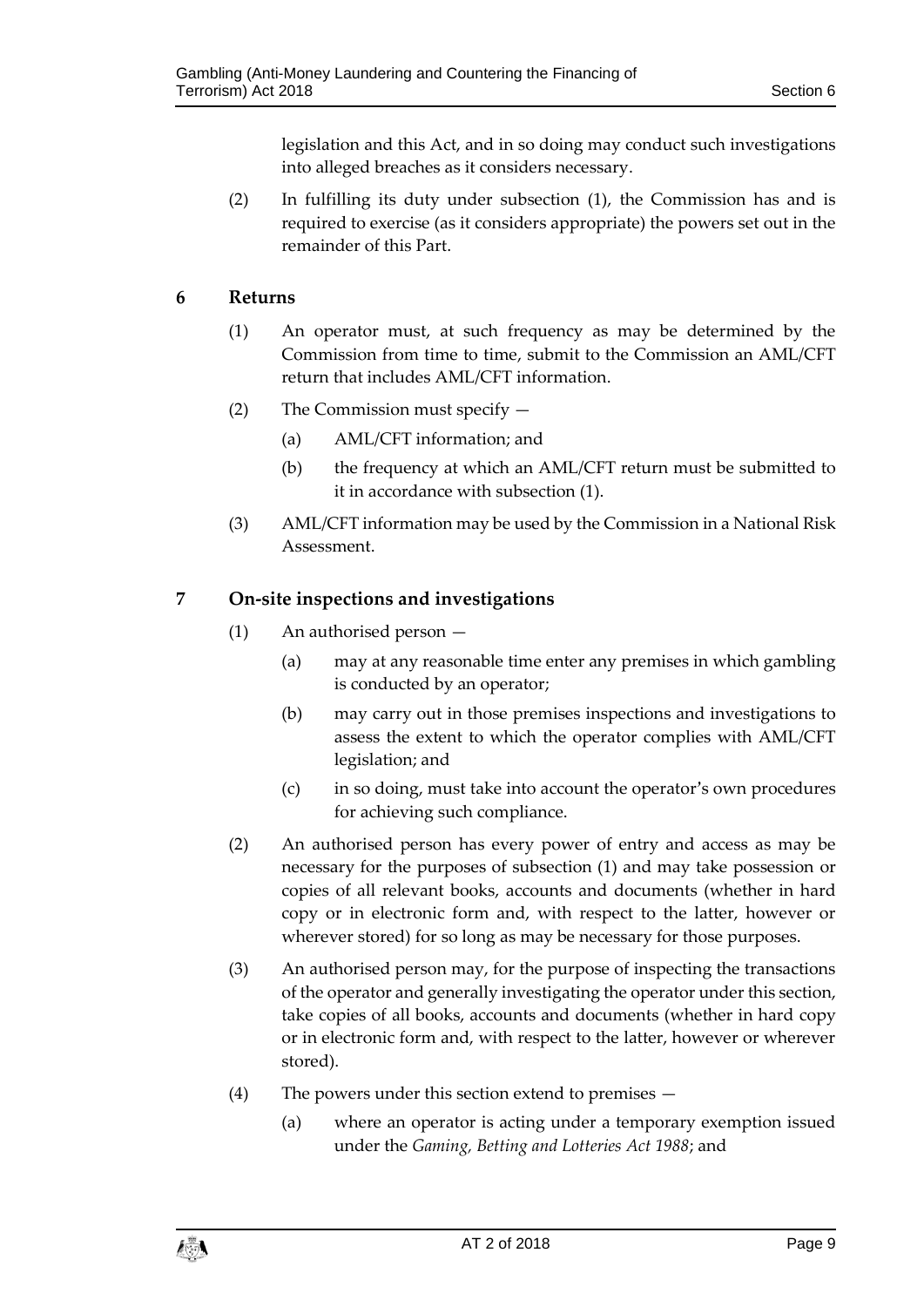- (b) which the authorised person has reasonable cause to believe are or have been used by an operator for any purpose connected with gambling.
- (5) Every operator of whom access to premises in accordance with this section is requested by an authorised person must provide the requested access, and failure to do so without reasonable excuse is an offence punishable on summary conviction by a fine not exceeding £5,000 or custody for a term not exceeding 6 months.

This is subject to subsection (6).

(6) It is a defence for an operator referred to in subsection (5) to prove that the person professing to be an authorised person failed, when asked to do so upon the person's making a request for access, to provide evidence of the person's authorisation.

#### <span id="page-9-0"></span>**8 Obligations to assist**

- $(1)$  Every
	- (a) member of staff of a person who (irrespective of whether or not the person is an operator or service provider) owns or operates premises connected to online gambling (hereafter referred to as a "staff member"); and
	- (b) other person (including an operator),

must cooperate with inspections under section 7 (on-site inspections and investigations) and must answer questions and provide explanations of records.

This obligation is subject to subsection (2).

- (2) Despite subsection (1), no staff member or other person is under an obligation under this Act to disclose any information subject to legal privilege within the meaning of section 13 (meaning of "items subject to legal privilege") of the *Police Powers and Procedures Act 1998*.
- (3) A statement by a staff member or another person made in compliance with this section may not be used in evidence against that staff member in respect of any criminal proceedings except proceedings under subsection (4).
- (4) A staff member or another person who, without reasonable excuse, contravenes subsection (1) or provides any false or misleading information in purported compliance with subsection (1) commits an offence and is liable on summary conviction to a fine not exceeding £5,000 or to custody for a term not exceeding 6 months, or both.
- (5) It is a defence for a staff member or another person charged with an offence under subsection (4) to prove that he or she did not answer questions or provide explanations in accordance with subsection (1)

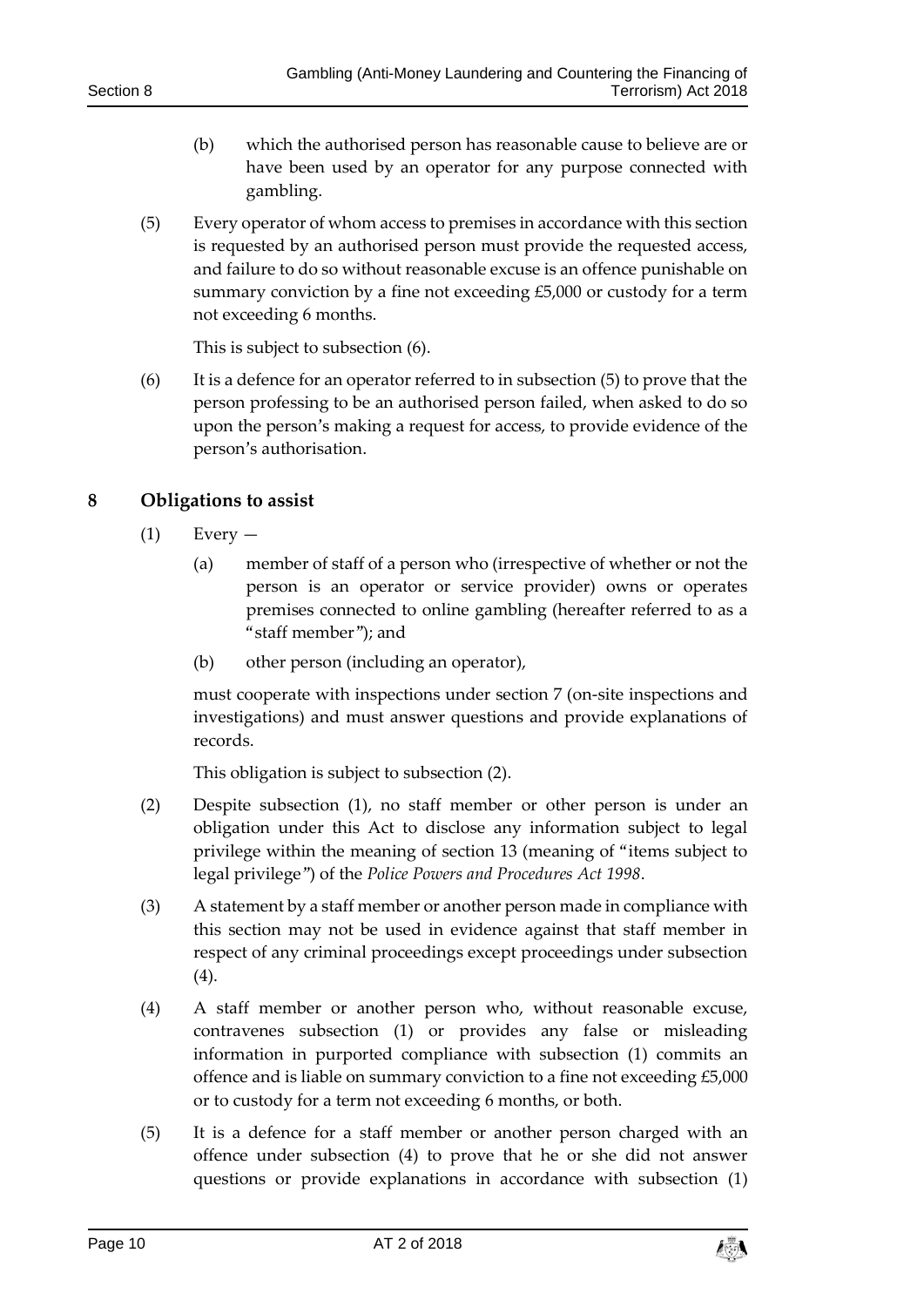because doing otherwise would have entailed the divulging of information subject to legal privilege within the meaning of section 13 of the *Police Powers and Procedures Act 1998*.

- (6) If a staff member or another person who is required to produce a document or copies of documents fails to do so as required under subsection (1), the authorised person may require the staff member or other person to state, to the best of the staff member's or other person's knowledge or belief, where they are.
- (7) In this section, "staff member" includes a director, a manager, an employee or a worker, and a person who performs (for a service provider or a company whose premises are connected to gambling) a role equivalent to any of the foregoing.

#### <span id="page-10-0"></span>**9 Offences in connection with inspections and investigations, search warrants and information requests**

- (1) A person who
	- (a) knows or suspects that
		- (i) an inspection is being or is likely to be carried out under section 7 (on-site inspections and investigations);
		- (ii) information is being or is likely to be required under section 10 (power to request information) or section 13 (search warrants); or
		- (iii) information is being or is likely to be requested under section 11 (procedure and further details for requesting information); and
	- (b) falsifies, conceals, destroys or otherwise disposes of, or causes or permits the falsification, concealment, destruction or disposal of, information that the person knows or suspects is or would be relevant to such inspection or investigation or is or would be requested,

commits an offence, unless the person proves that the person had no intention of concealing facts disclosed by the information from persons carrying out such an inspection or investigation or requesting such information.

- (2) A person who commits an offence under this section is liable
	- (a) on summary conviction, to a fine not exceeding  $£5,000$  or to custody for a term not exceeding 6 months, or both; or
	- (b) on conviction on information, to a fine or to custody for a term not exceeding 2 years, or both.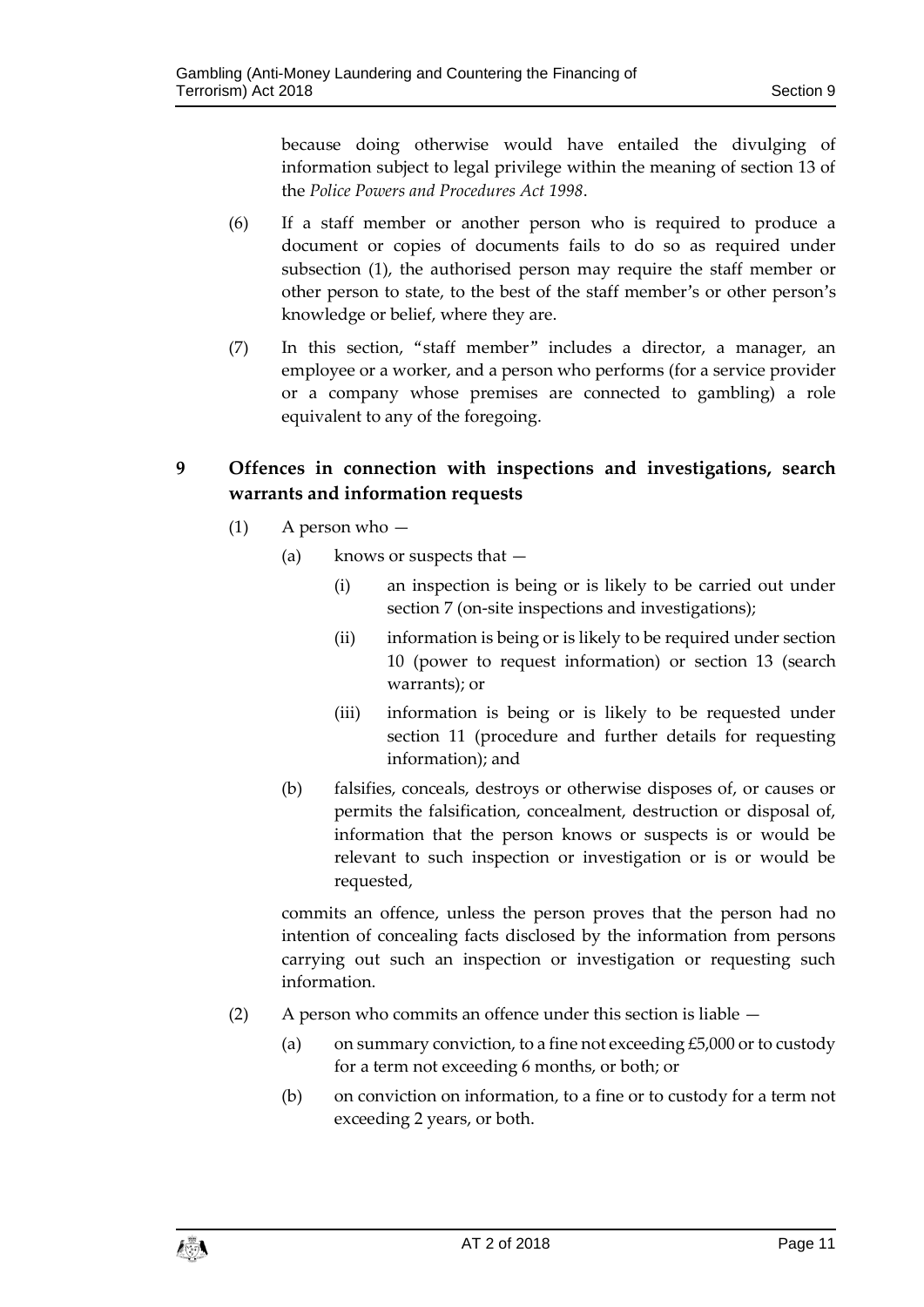#### <span id="page-11-0"></span>**10 Power to request information**

(1) An authorised person may request, from anyone the Commission has reasonable grounds to believe is in possession of it, information the Commission reasonably requires to enable it to better supervise compliance with AML/CFT legislation.

This section is subject to section 11 (procedure and further details for requesting information).

- (2) A person of whom a request for information is made by the authorised person must provide the information within such reasonable time as may be specified by the authorised person in the request or in subsequent correspondence.
- (3) A person who, without reasonable excuse, fails to comply with subsection (2) commits an offence and is liable —
	- (a) on summary conviction, to a fine not exceeding  $£5,000$  or to custody for a term not exceeding 6 months, or both; or
	- (b) on conviction on information, to a fine or to custody for a term not exceeding 2 years, or both.

#### <span id="page-11-1"></span>**11 Procedure and further details for requesting information**

- (1) An authorised person may request information about
	- (a) the affairs of a customer of an operator;
	- (b) any body corporate that is or has at any relevant time been
		- (i) a holding company, subsidiary or related company of the operator;
		- (ii) a subsidiary of a holding company of the operator;
		- (iii) a holding company of a subsidiary of the operator; or
		- (iv) a body corporate in respect of which a shareholder or controller of the operator, either alone or with any associate, is entitled to exercise, or control the exercise of, more than 50% of the voting power at a general meeting or a meeting of the board of directors; or
	- (c) any partnership of which the operator is or has at any relevant time been a member.
- (2) If an authorised person has made a request of an operator, the Commission may issue a direction under section 18 (directions) to that operator to secure that effect is given to a request under subsection (1) of section 10 (power to request information); and the direction must include a statement of reasons for its issue.
- (3) A statement by an operator in response to the direction may not be used in evidence against that operator in respect of any criminal proceedings

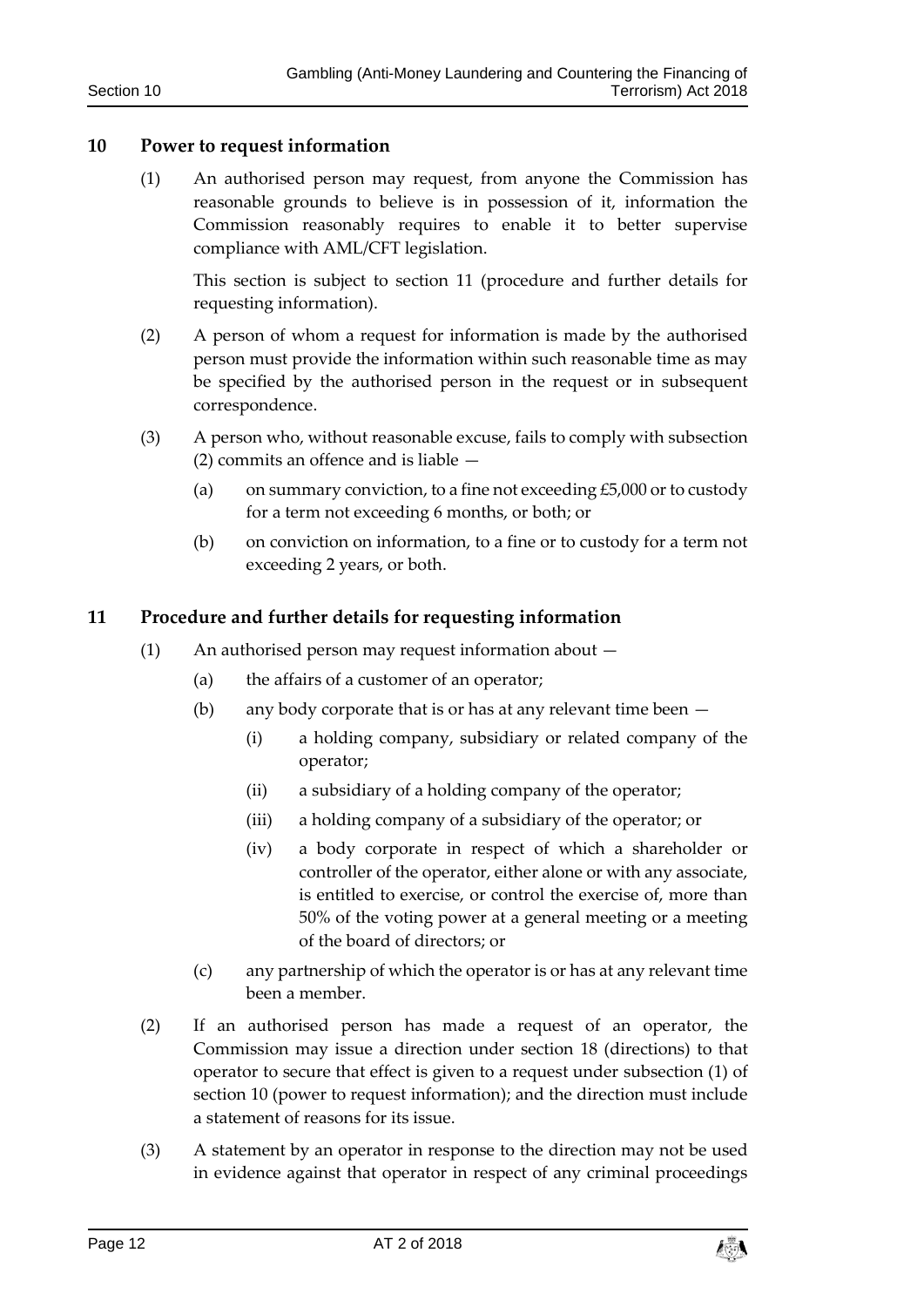except proceedings alleging contravention of Schedule 2 to the *Gambling Supervision Act 2010*.

#### <span id="page-12-0"></span>**12 Power to require persons to attend before the Commission, etc.**

- (1) A justice of the peace may by written instrument authorise an authorised person to exercise the powers under this section if, on an application made by the authorised person,—
	- (a) the justice of the peace is satisfied that there is good reason for the authorised person to do so;
	- (b) the good reason is for the purpose of investigating the affairs, or any aspect of the affairs, of any operator; and
	- (c) doing so is relevant to assessing compliance with AML/CFT legislation in relation to the conduct of any business which the operator is carrying on or appears to be or to have been carrying on.

These powers are not otherwise exercisable.

- (2) The authorised person may, by notice in writing accompanied by a copy of the instrument issued by the justice of the peace under subsection (1) and a statement of the reasons given to the justice of the peace in the application submitted under subsection  $(1)$ ,  $-$ 
	- (a) require the person whose affairs are to be investigated, or any other person whom it has reason to believe has relevant information, to attend before the Commission at a specified time and place to answer questions or otherwise furnish information with respect to any matter relevant to the investigation; or
	- (b) require any person to produce at a specified time and place
		- (i) specified documents or copies of documents; or
		- (ii) information of a specified class,

associated or appearing to be associated with any matter relevant to the investigation.

- (3) If a person who is required to produce a document or copies of documents fails to do so as required under subsection (2)(b), the Commission may require the person to state, to the best of the person's knowledge or belief, where they are.
- (4) If any documents are produced as required under subsection (2)(b), the Commission may —
	- (a) take possession of all such documents for as long as the Commission considers them necessary;
	- (b) take copies of or extracts from them; or
	- (c) require the person producing them to provide an explanation of any of them.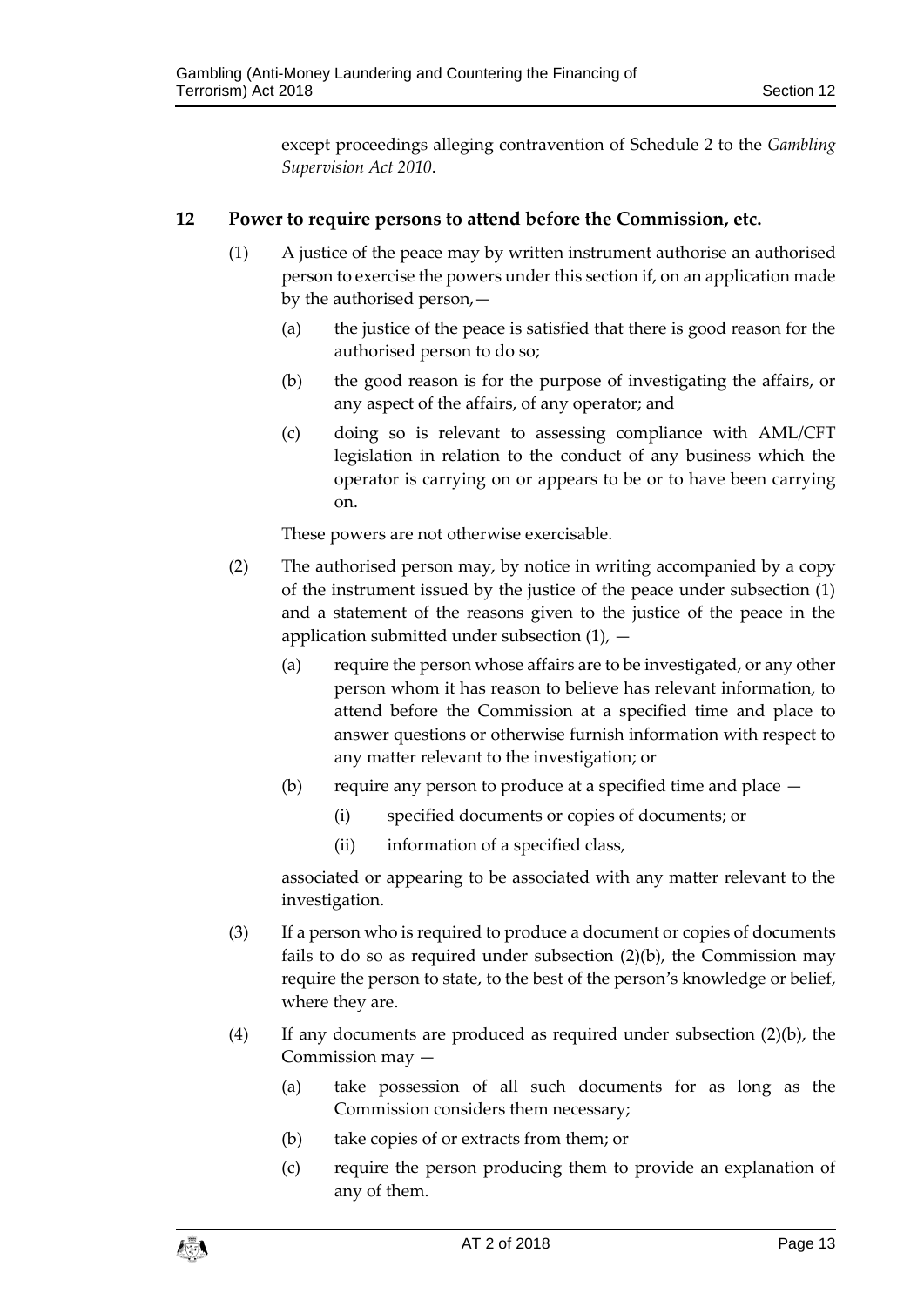- (5) Any statement by a person in response to a requirement imposed under this section may not be used in evidence against that person in respect of any criminal proceedings except proceedings alleging contravention of —
	- (a) subsection (2) of section 10 (power to request information); or
	- (b) Schedule 2 to the *Gambling Supervision Act 2010*.
- (6) Where a person claims a lien on a document, its production under this section is without prejudice to the lien.
- (7) The Commission may permit the attendance at a sitting of the Commission under subsection (2) of a person the Commission considers has expertise in any aspect of the subject matter with which the sitting is concerned, and such person may participate in the proceedings to whatever extent the Commission permits.
- (8) A person who fails, without reasonable excuse, to appear before the Commission as required under subsection (2)(a) commits an offence and is liable on summary conviction to a fine not exceeding £2,500 or to custody for a term not exceeding 6 months, or both.

#### <span id="page-13-0"></span>**13 Search warrants**

- (1) Where, on information on oath laid by the Commission, a judge is satisfied in relation to any documents that there are reasonable grounds for believing —
	- $(a)$  that  $-$ 
		- (i) a person has failed to comply with an obligation under section 10 (power to request information) to produce them or copies of them;
		- (ii) it is not practicable to serve a notice under subsection (2) of section 12 (power to require persons to attend before the Commission, etc.) in relation to them; or
		- (iii) the service of such a notice in relation to them might seriously prejudice the investigation; and
	- (b) that they are on the premises specified in the information,

the judge may issue such a warrant as mentioned in subsection (2).

- (2) That warrant is a warrant authorising any person named in it
	- (a) to enter (using such force as is reasonably necessary for the purpose) and search the premises; and
	- (b) to take possession of any documents appearing to be documents of the description specified in the information, or to take in relation to any documents so appearing any other steps which may appear to be necessary for preserving them and preventing interference with them.

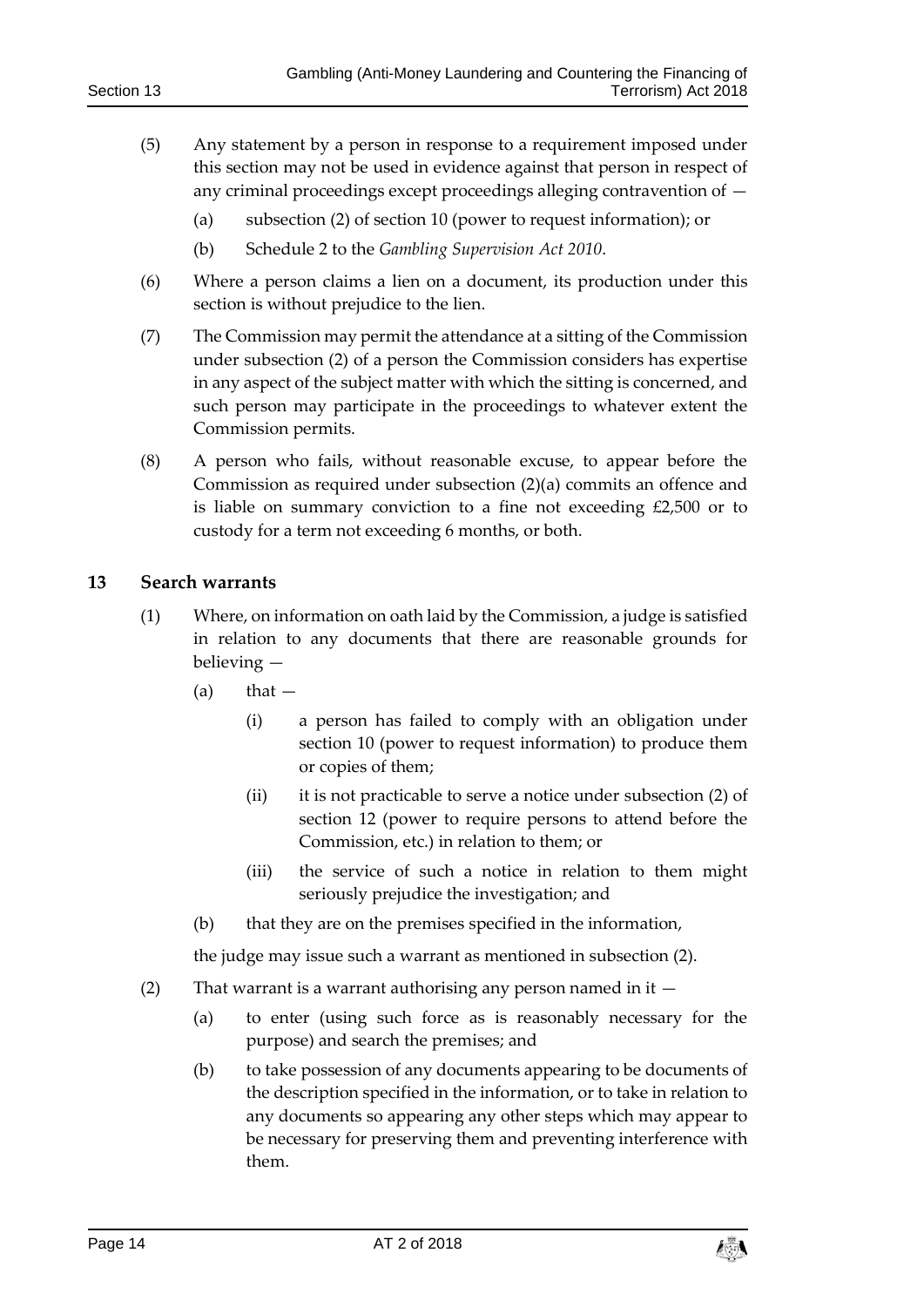- (3) If, during the course of a search of premises for documents of a description specified in the information, other documents are discovered that appear to contain evidence in relation to any offence, the person named in the warrant may —
	- (a) take possession of those documents; or
	- (b) take in relation to them any other steps which may appear to be necessary for preserving them and preventing interference with them.
- (4) A person executing a warrant issued under subsection (1) must be accompanied by a constable.
- (5) A person who intentionally obstructs a person exercising powers conferred by subsection (2) or (3) commits an offence and is liable on summary conviction to a fine not exceeding £5,000 or to custody for a term not exceeding 6 months.

#### <span id="page-14-0"></span>**14 Information sharing**

- (1) The Commission may
	- (a) share non-aggregated data
		- (i) with any or any combination of the parties set out in paragraph 1(3), or referred to in paragraph (6)(b), of Schedule 2 to the *Gambling Supervision Act 2010*; or
		- (ii) with such other entities as the Commission may prescribe; or
	- (b) share information with the Financial Services Authority with respect to corporate service providers that provide services to operators.
- (2) An order under subsection  $(1)(a)(ii)$  will not come into operation unless it has first been approved by Tynwald.
- <span id="page-14-1"></span>(3) The Commission's power under subsection (1) is subject to the restrictions on disclosure of information imposed by Schedule 2 to the *Gambling Supervision Act 2010*.

### **PART 3 – SANCTIONS**

#### <span id="page-14-2"></span>**15 Sanctioning powers**

- (1) Where the Commission detects a failure by an operator to comply with AML/CFT legislation, the Commission may impose sanctions in accordance with this Part.
- (2) In addition to the sanctions set out in the following provisions of this Part, the Commission may —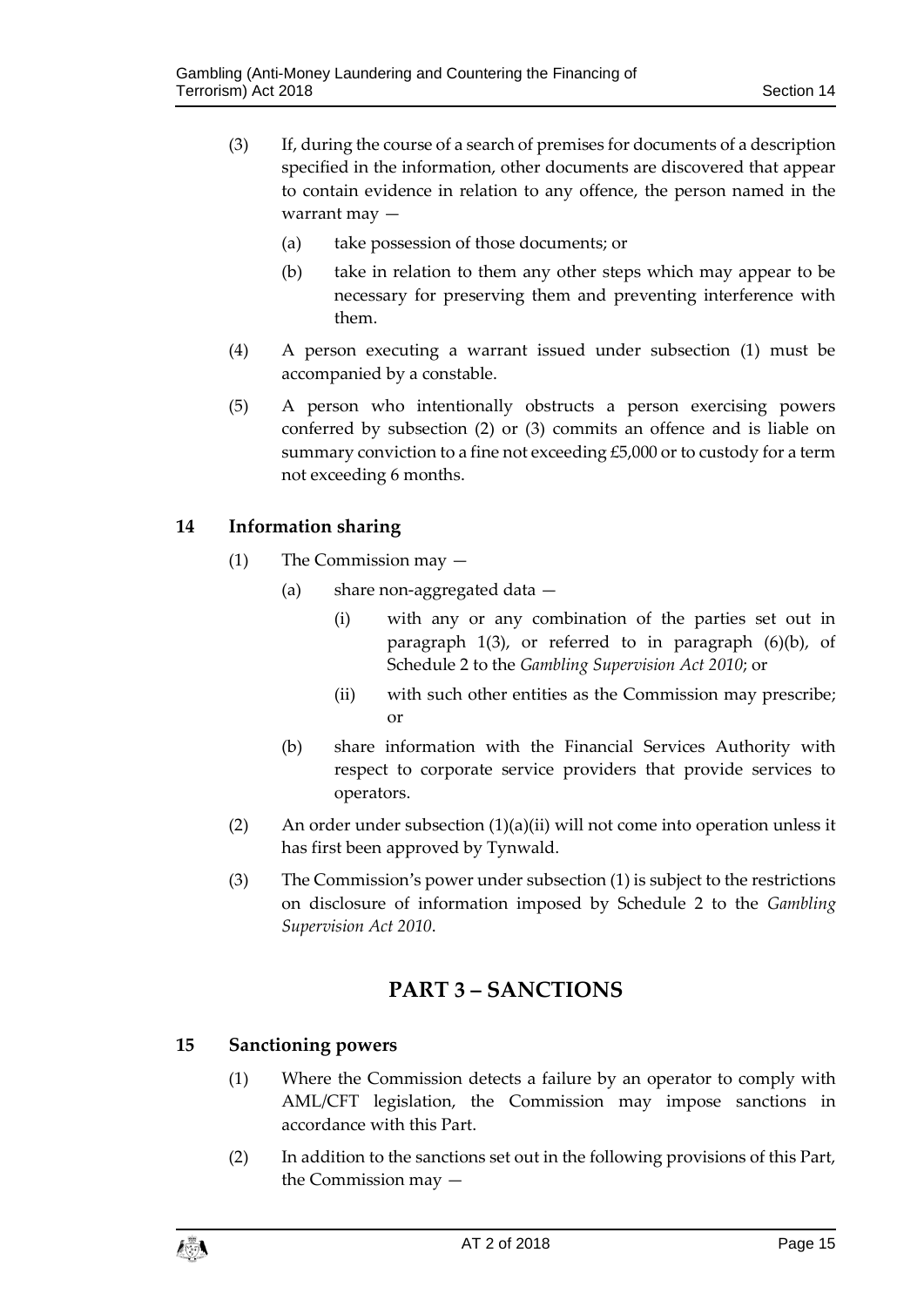- (a) identify deficiencies through visit reports;
- (b) set actions for the operator to address deficiencies and deadlines by which those actions must be taken;
- (c) increase the intensity or frequency of future inspections; or
- (d) refer the failure to the Attorney General for prosecution for breach of AML/CFT legislation or this Act.

#### <span id="page-15-0"></span>**16 Power to restrict holders of permits or licences**

- (1) The Commission may by written notice
	- (a) restrict all or any part of the business operations of the holder of a bookmaker's permit or a betting office licence, in either case issued under the *Gaming, Betting and Lotteries Act 1988* ("the holder"); or
	- (b) restrict business operations of the holder in relation to one or more of the holder's betting offices only,

for a period specified in the written notice, unless rectification has occurred sooner.

This power may only be exercised when the circumstance referred to in subsection (2) obtains.

- (2) Subsection (1) applies only where the holder fails to comply with any requirement of AML/CFT legislation the contravention of which is not made an offence thereunder.
- (3) Where the Commission exercises the power under subsection (1), the Commission must —
	- (a) notify the holder in writing of the details of the alleged failure to comply; and
	- (b) give the holder an opportunity to make representations (either personally or through a duly authorised representative) in order to show cause why the Commission should not take action against the holder in accordance with subsection (1).
- (4) The Commission must, when deciding whether or not to exercise its power under subsection (1), take into account and give appropriate weight to any representations made by or on behalf of the holder in accordance with subsection (3)(b).
- (5) Failure to comply with a restriction imposed under this section is an offence.

#### <span id="page-15-1"></span>**17 Licence conditions**

(1) The Commission may by written notice add to or amend an operator's licence conditions for AML/CFT reasons, but in doing so must be motivated by any of the following purposes —

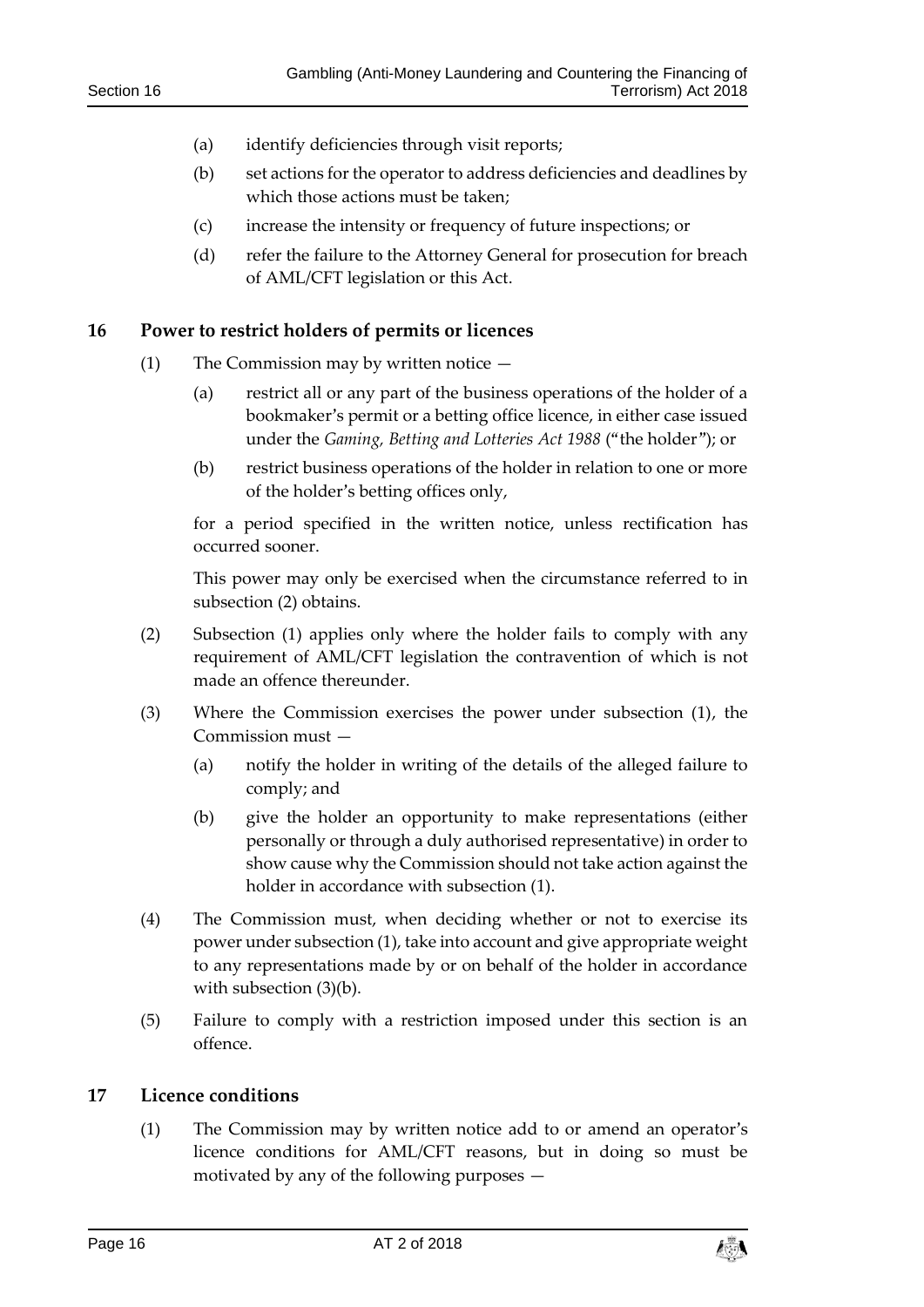- (a) to restrict activities until the Commission is satisfied that appropriate controls are in place regarding a specific element of an operator's business; or
- (b) to require an operator to comply with certain recommendations or guidance.

This is subject to subsections (2) and (3).

- (2) Before adding to or amending an operator's licence conditions, the Commission must —
	- (a) notify the operator in writing of the details of the proposed addition or amendment; and
	- (b) give the operator an opportunity to make representations (either personally or through a duly authorised representative) in order to show cause why the Commission should not make the proposed addition or amendment.
- (3) The Commission must, when deciding whether or not to make the proposed addition or amendment, take into account and give appropriate weight to any representations made by or on behalf of the operator in accordance with subsection (2)(b).
- (4) Subsection (1) is in addition to the provisions of section 5A (variation of casino licences) and 12D (certificate conditions) of the *Casino Act 1986* and subsection (3) of section 9 (variation and transfer of licence) of the *Online Gambling Regulation Act 2001.*
- (5) Failure to comply with a condition as added to or amended under this section is an offence.

#### <span id="page-16-0"></span>**18 Directions**

- (1) The Commission may issue directions to an operator. This power includes the power to issue directions under —
	- (a) subsection (6) of section 22 (civil penalties);
	- (b) section 24 (direction to appoint appropriate expert);
	- (c) section 25 (direction not to appoint an individual); and
	- (d) section 26 (prohibition of "not fit and proper" persons).

All such directions must be in writing, regardless of whether or not a particular provision referred to in this subsection expressly so requires.

- (2) A direction may
	- (a) require the operator to take such action in respect of the operator's business as is specified in the direction;
	- (b) impose such requirements as are necessary to secure that any business carried on by that operator is in whole or in part suspended or discontinued; or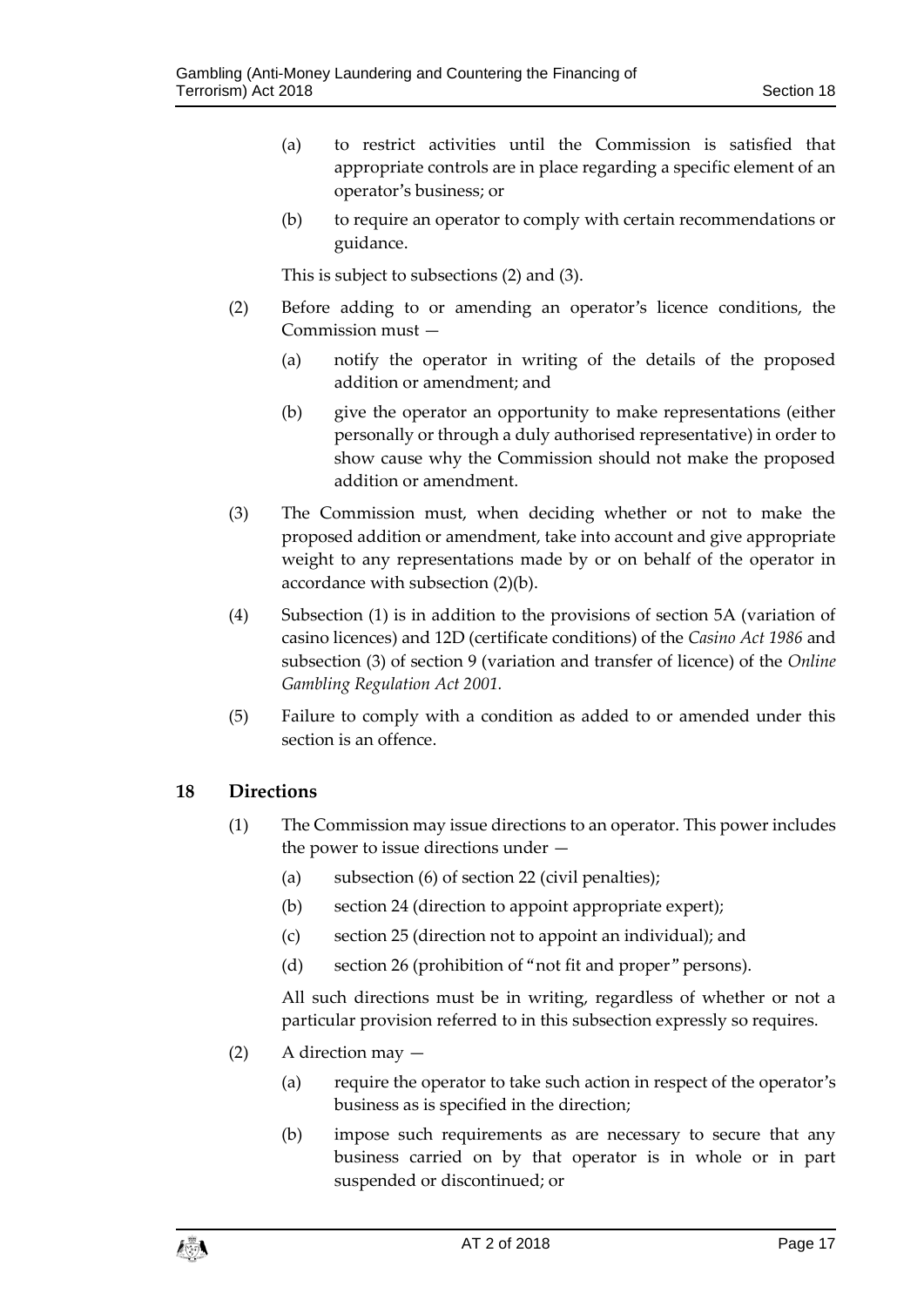- (c) require the operator to provide to the Commission a report
	- (i) on any other matter that the Commission considers appropriate;
	- (ii) in such form as is specified in the direction; and
	- (iii) by a person with relevant professional skills nominated by, or considered acceptable to, the Commission,

and must include a statement of the reasons for its issue.

The purposes for which a direction may be issued under this subsection are in addition to the purposes for which a direction may be issued under the sections referred to in subsection (1).

- (3) The Commission may revoke or vary a direction under this section. The requirement in subsection (2) to give a statement of reasons applies to revocation and variation as it applies to the issue of a direction.
- (4) If an operator fails to comply with a written direction issued under this section, the operator commits an offence and is liable on summary conviction to a fine not exceeding £5,000 or to custody for a term not exceeding 6 months, or both.
- (5) In addition to having committed an offence, an operator who fails to comply with a written direction issued under this section is liable to —
	- (a) have a public statement issued by the Commission under section 19 (public statements);
	- (b) the Commission's applying to the Court for an injunction or a remedial order under section 21 (injunctions and remedial orders); or
	- (c) have the operator's controllers or senior managers regarded by the Commission, in its sole discretion, as "not fit and proper" persons and, accordingly, to the Commission's taking action under section 26 (prohibition of "not fit and proper" persons).

#### <span id="page-17-0"></span>**19 Public statements**

- (1) The Commission may issue a public statement
	- (a) with respect to, or setting out, any direction that it has given under section 18 (directions) or any of the sections referred to in that section;
	- (b) concerning a person if the Commission has reasonable cause to believe that that person has contravened any of the following —
		- (i) a direction given under section 18 (directions) or any of the sections referred to in that section; or
		- (ii) AML/CFT legislation; or
	- (c) concerning regulated activities that —

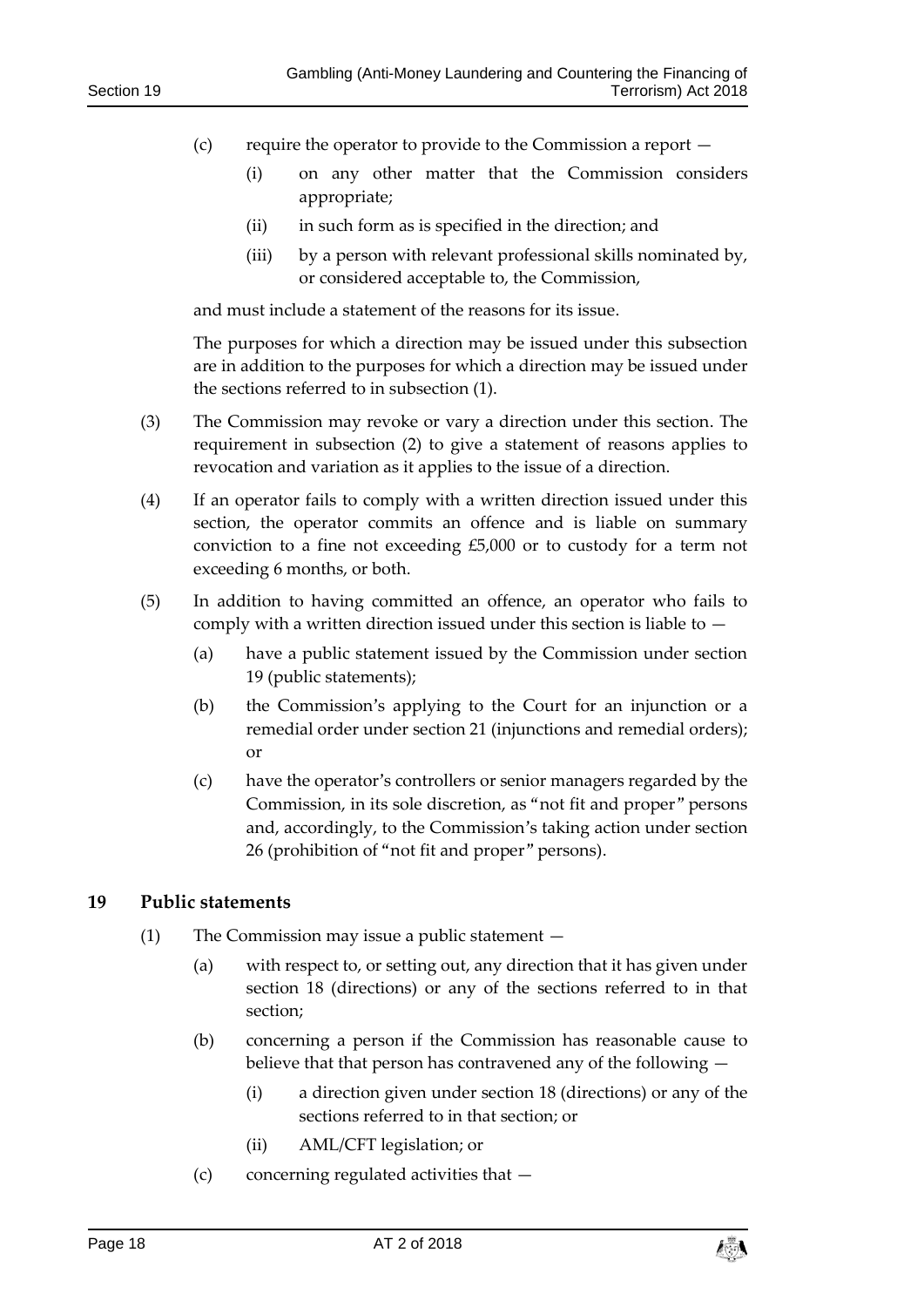- (i) the Commission reasonably believes a person is engaging in, whether in the Island or elsewhere; and
- (ii) in the opinion of the Commission, it is desirable in the public interest should be brought to the attention of the public.
- (2) If a public statement will identify an operator, the Commission must serve notice on that operator before issuing a public statement.
- (3) If a public statement will identify a person who is not an operator and at any time before the Commission issues the public statement it is reasonably practicable for it to serve notice on that person, the Commission must do so.
- (4) A notice under subsection (2) or (3) must
	- (a) give the reasons for issuing the statement;
	- (b) give the proposed or actual date of issue of the statement;
	- (c) be served with a copy of the statement;
	- (d) give the reasons for the decision to issue the statement before the date specified in subsection (1) of section 20 (notice of period for public statements), but only if the condition in subsection (5) is met; and
	- (e) specify and give details of the right to appeal provided for by subsection (2)(d) of section 34 (appeals to Tribunal).
- (5) The condition referred to in subsection  $(4)(d)$  is that, in accordance with a decision under section 20(2)(b), the statement is to be issued earlier than one month after the date on which the notice was served.
- (6) Subsection (4) does not require the Commission
	- (a) to specify any reason that would, in the Commission's opinion, involve the disclosure of confidential information which would be prejudicial to a third party; or
	- (b) to specify the same reasons, or reasons in the same manner, in the case of notices to different persons about the same matter.

#### <span id="page-18-0"></span>**20 Notice period for public statements**

(1) If service of a notice is required under subsection (2) or (3) of section 19 (public statements) in relation to a public statement, the Commission must not issue the public statement earlier than one month after the date of that service.

This subsection is subject to subsection (2).

- (2) Without limiting subsection (1), the Commission may issue a public statement at an earlier date if —
	- (a) each of the persons identified in the public statement agrees to that date; or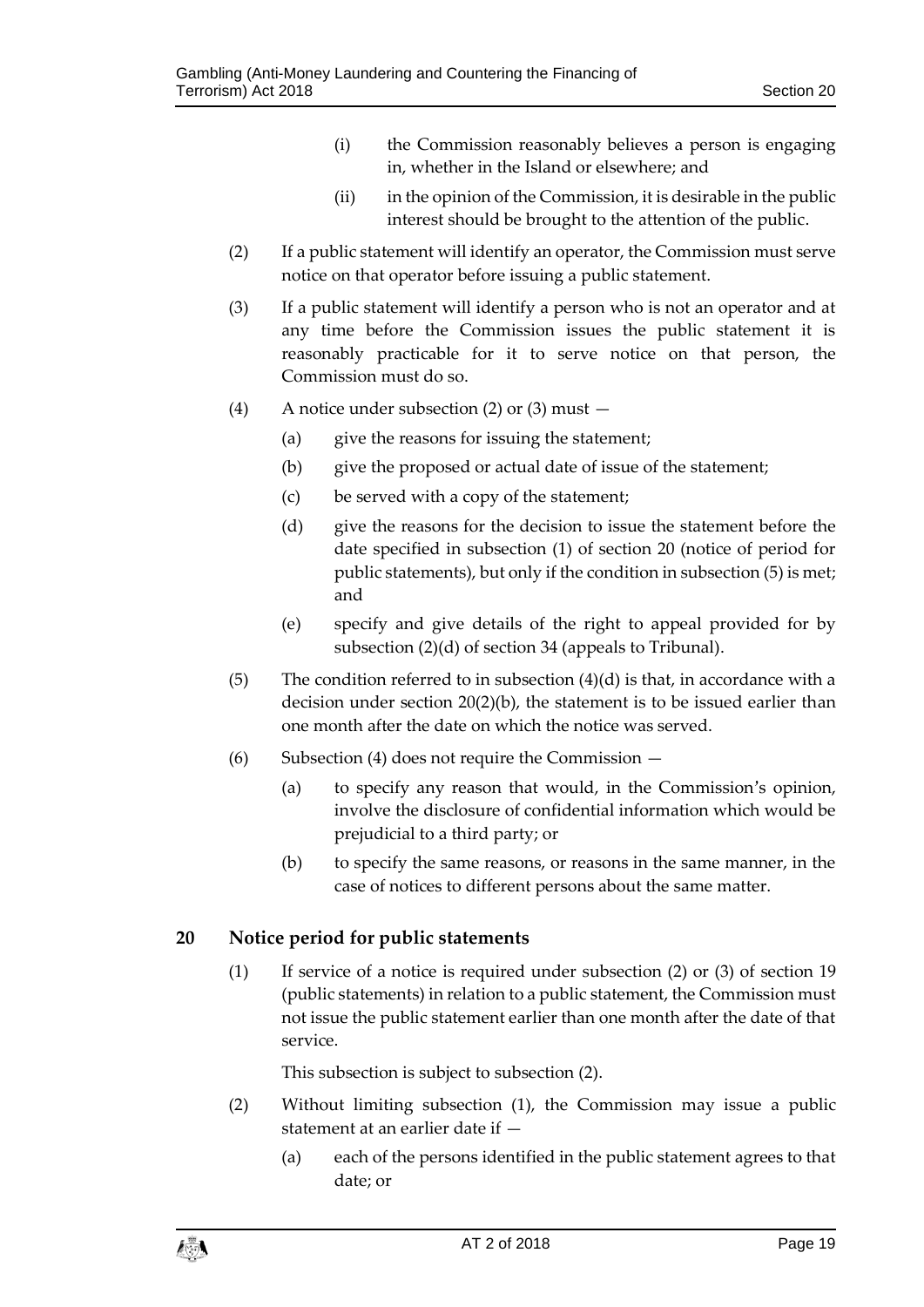- (b) the Commission decides on reasonable grounds that the interest of the public in the issue of the public statement on that earlier date outweighs any detriment to the persons identified in the statement as a result of such issue.
- (3) In making a decision under subsection (2)(b), the Commission may choose as the date of issue of a public statement the date of service (if any) of a notice under section 19 (public statements).
- (4) Despite this section, if an appeal is made to the Tribunal and the Tribunal orders that the statement not be issued before any specified date or event, the Commission must not issue the statement before that date or event.

#### <span id="page-19-0"></span>**21 Injunctions and remedial orders**

- (1) If, on perusal of an application for an injunction submitted by the Commission, the Court is satisfied that it is likely that a person will contravene (or continue or repeat a contravention of) —
	- (a) a direction given under section 18 (directions);
	- (b) section 24 (direction to appoint appropriate expert);
	- (c) section 25 (direction not to appoint an individual);
	- (d) section 26 (prohibition of "not fit and proper" persons); or
	- (e) AML/CFT legislation,

the Court may, if it thinks fit, issue the injunction with the effect of restraining that person from committing (or, as the case may be, continuing or repeating) the contravention.

(2) If, on perusal of an application for a remedial order submitted by the Commission, the Court is satisfied that there are steps that could be taken to remedy the contravention, the Court may make the remedial order requiring that person, or any other person who appears to the Court to have been knowingly concerned, to take such steps to remedy the contravention as the Court may direct.

#### <span id="page-19-1"></span>**22 Civil penalties**

- (1) If the Commission is satisfied that an operator  $-$ 
	- (a) has contravened any provision of this Act, irrespective of whether or not such contravention is declared by this Act to be an offence;
	- (b) has failed in any respect to comply with AML/CFT legislation; or
	- (c) in purported compliance with AML/CFT legislation, has furnished the Commission with false, inaccurate or misleading information,

it may require the operator to pay a civil penalty in respect of the contravention.

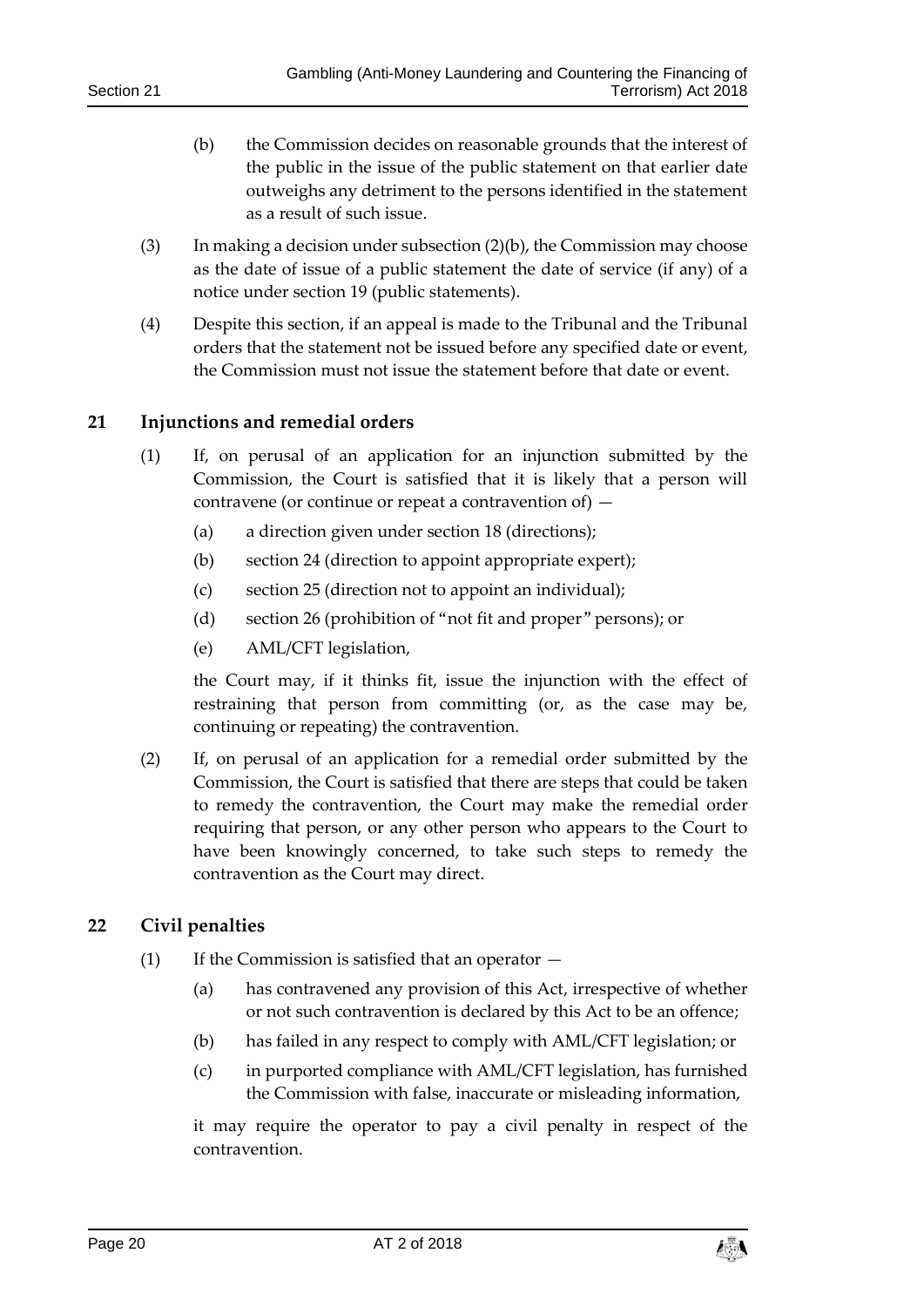- (2) Where the contravention referred to in subsection (1) is an offence, any civil penalty imposed by the Commission under subsection (1) must —
	- (a) be an alternative to prosecution for the offence; and
	- (b) have the effect, upon payment of it by the operator, of conferring on the operator immunity from prosecution for the offence.

However, the operator will be liable to such prosecution if the operator fails to pay the civil penalty before the deadline indicated in writing by the Commission.

- (3) Despite subsections (1) and (2), a civil penalty cannot be required if  $-$ 
	- (a) the Commission revokes or intends to revoke the operator's licence, permit or certificate, as the case may be; or
	- (b) criminal proceedings have already been commenced in respect of the failure.
- (4) If the Commission intends to impose a civil penalty, it must give to the operator concerned written notice of the decision, the amount of the civil penalty it proposes to impose and the reasons for the decision.
- (5) The Commission is prohibited from imposing a civil penalty for failure to comply with the requirements of section 6 (returns).
- (6) In respect of failure to comply with the requirements of section 6, the Commission may instead issue a written direction to require the operator to provide the AML/CFT return within a specified timeframe.

Failure to comply with such a direction is an offence.

- (7) The Commission may prescribe
	- (a) additional circumstances in which a civil penalty may be imposed in lieu of criminal proceedings under this Act; or
	- (b) further provisions about civil penalties,

and any such order will not come into operation until it has been approved by Tynwald.

(8) Any amount received as a civil penalty must be paid into and forms part of the General Revenue of the Island.

#### <span id="page-20-0"></span>**23 Warning notices**

- (1) An authorised person may
	- (a) before the Commission makes a direction under section 18 (directions); or
	- (b) in any other circumstance in which the authorised person considers it appropriate to do so,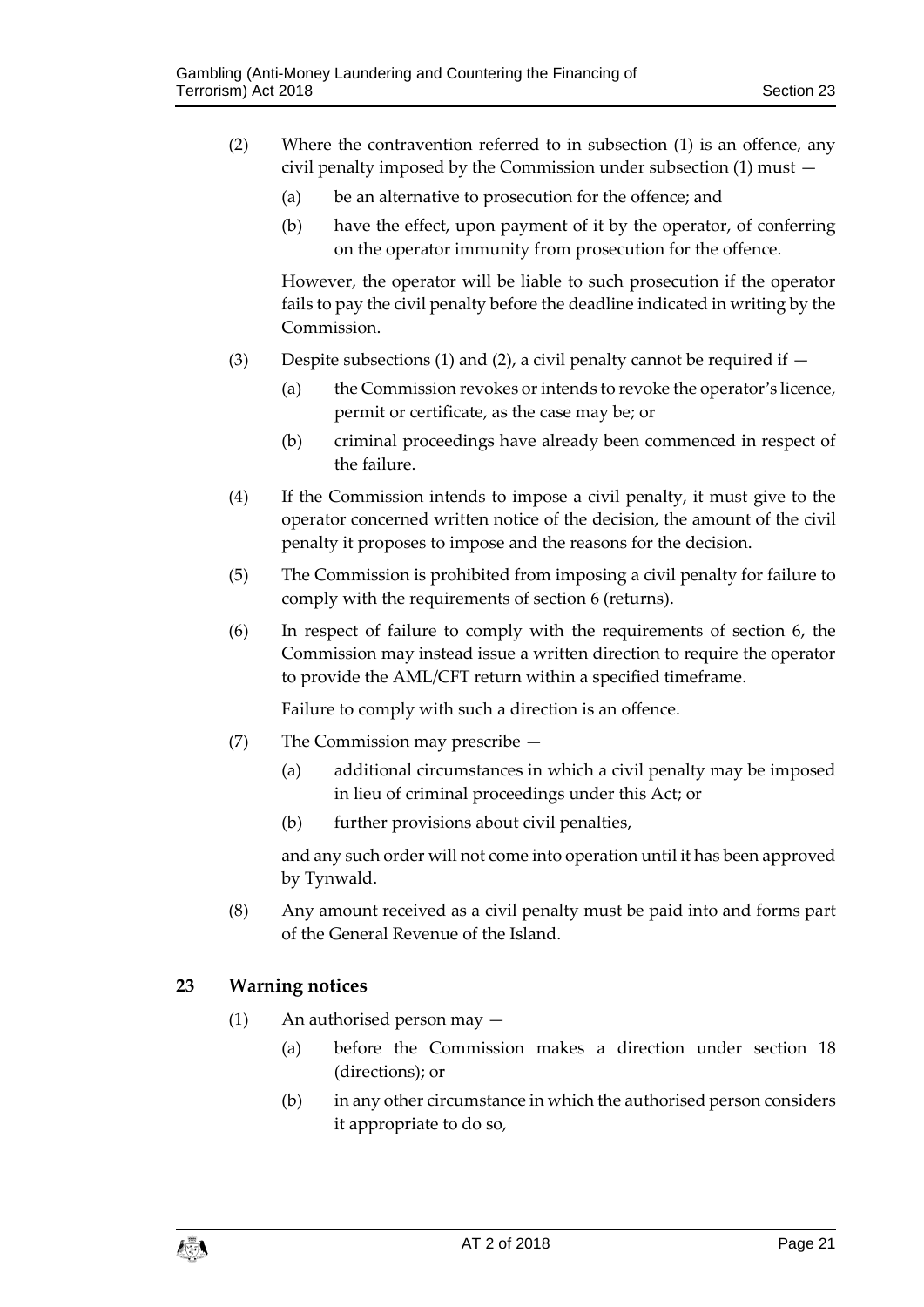issue a written warning notice under this section to a person who is or has been a director, senior manager or controller (a "relevant person") of an operator.

- (2) A warning notice may  $-$ 
	- (a) propose that a relevant person take such action as is specified in the notice;
	- (b) request a relevant person to propose action; or
	- (c) specify action that a relevant person must take and the time within which it must be taken.
- (3) Where a warning notice has been given under this section, the authorised person must, before the Commission —
	- (a) issues a direction under section 18 (directions) or section 24 (direction to appoint appropriate expert); or
	- (b) imposes a prohibition under section 26 (prohibition of "not fit and proper" persons),

take into account any action taken by a relevant person in response to the warning notice.

- (4) The Commission's powers under sections 26 (prohibition of "not fit and proper" persons) and 27 (preliminary notices) are not limited by the giving of a warning notice under this section; neither is the giving of such a notice required before the Commission may exercise those powers.
- (5) A warning notice issued under this section
	- (a) has effect for a period of up to 3 years from the date on which it is issued, and in each case the period must be specified in the notice; or
	- (b) will terminate sooner than the expiration of the specified period upon the Commission's indicating in writing that it is content that any action under subsection (2) has been completed to its satisfaction.
- (6) The Commission may disclose the circumstances surrounding a warning notice to —
	- (a) an employer who currently employs a notified person;
	- (b) a person who has received an employment application from a notified person; provided that, if successful in the application, the notified person would be required to be a relevant person of an operator; or
	- (c) a company of which a notified person is, or is likely to become, an officer.
- $(7)$  In subsection  $(6)$  —

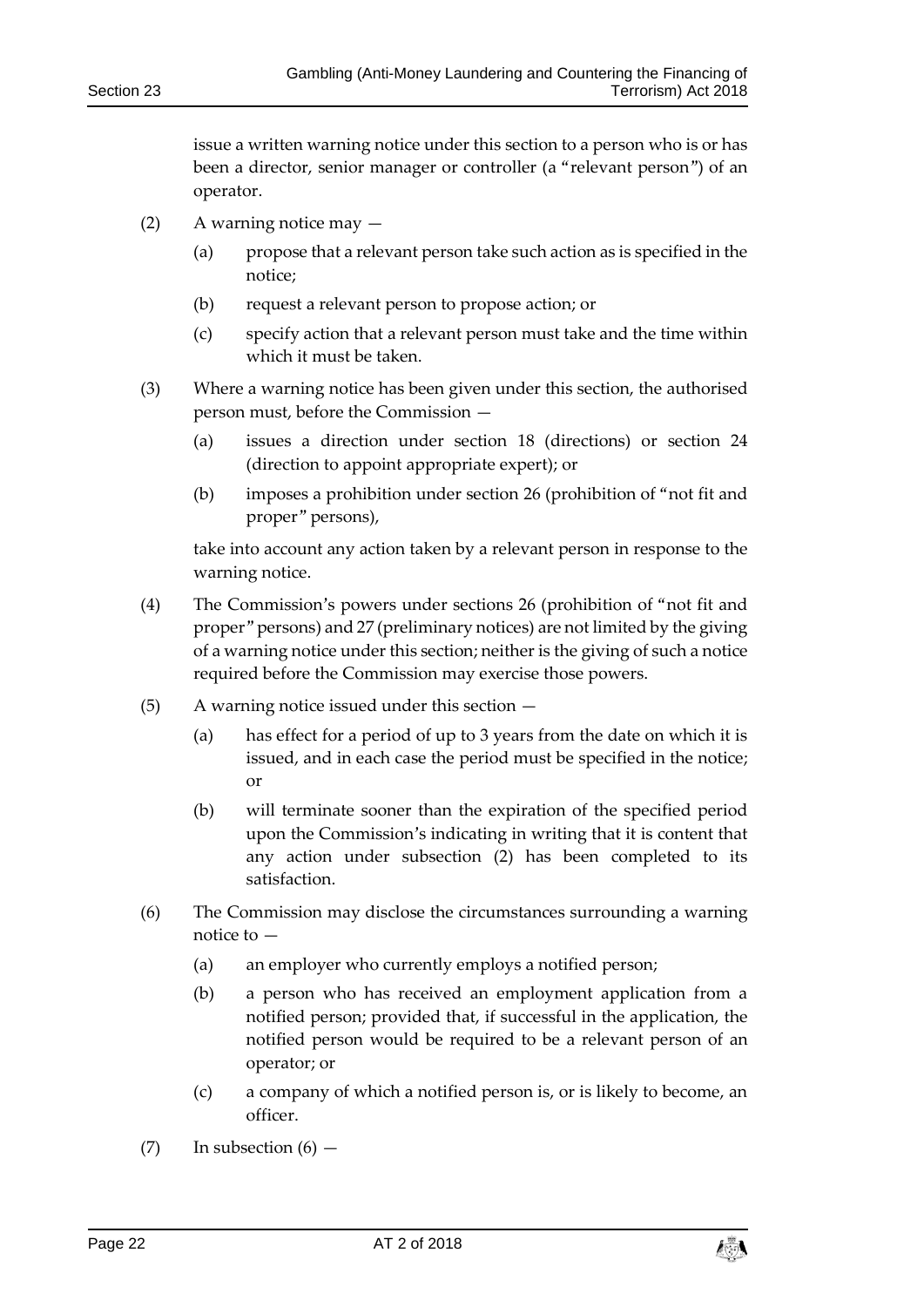- "**notified person**" means a person to whom has been given a notice under subsection (1) that is still effective in accordance with subsection (6); and
- "**officer**" means an officer of a company for the purposes of the *Company Officers (Disqualification) Act 2009* (see subsection (2) of section 1 (disqualification orders: introduction) of that Act).

#### <span id="page-22-0"></span>**24 Direction to appoint appropriate expert**

- (1) The Commission may require an operator to appoint or contract a professional with appropriate expertise to remedy any deficiencies in respect of complying with AML/CFT legislation.
- (2) The suitability of the professional that the operator proposes to appoint or contract must be determined based on an assessment of —
	- (a) the appropriateness of the professional's knowledge of and experience in complying with AML/CFT legislation; and
	- (b) the professional's ability to adhere to deadlines for taking remedial action.

#### <span id="page-22-1"></span>**25 Direction not to appoint an individual**

- (1) If, on reasonable grounds, it appears to the Commission that a person is not a fit and proper person —
	- (a) to be appointed
		- (i) as a director, senior manager, or controller of an operator; or
		- (ii) to any other role specified in the direction in relation to an operator; or
	- (b) to continue in any of the roles referred to in paragraph (a),

the Commission may direct an operator not to appoint or (as the case may be) not to continue the appointment of that person, unless the operator has received the written consent of the Commission.

- (2) The Commission must give to the operator and to the person concerned written notice of any decision to make a direction under this section, together with a statement of the reasons for the decision.
- (3) Subject to subsection (4), where a notice has been given under subsection (2), the direction will take effect  $-$ 
	- (a) if no appeal under section 34 (appeals to the Tribunal) is made within the period prescribed by the Commission for the purposes of such an appeal, on the expiry of that period; or
	- (b) if there is an appeal under section 34,
		- (i) where the appellant abandons the appeal, on the date of abandonment;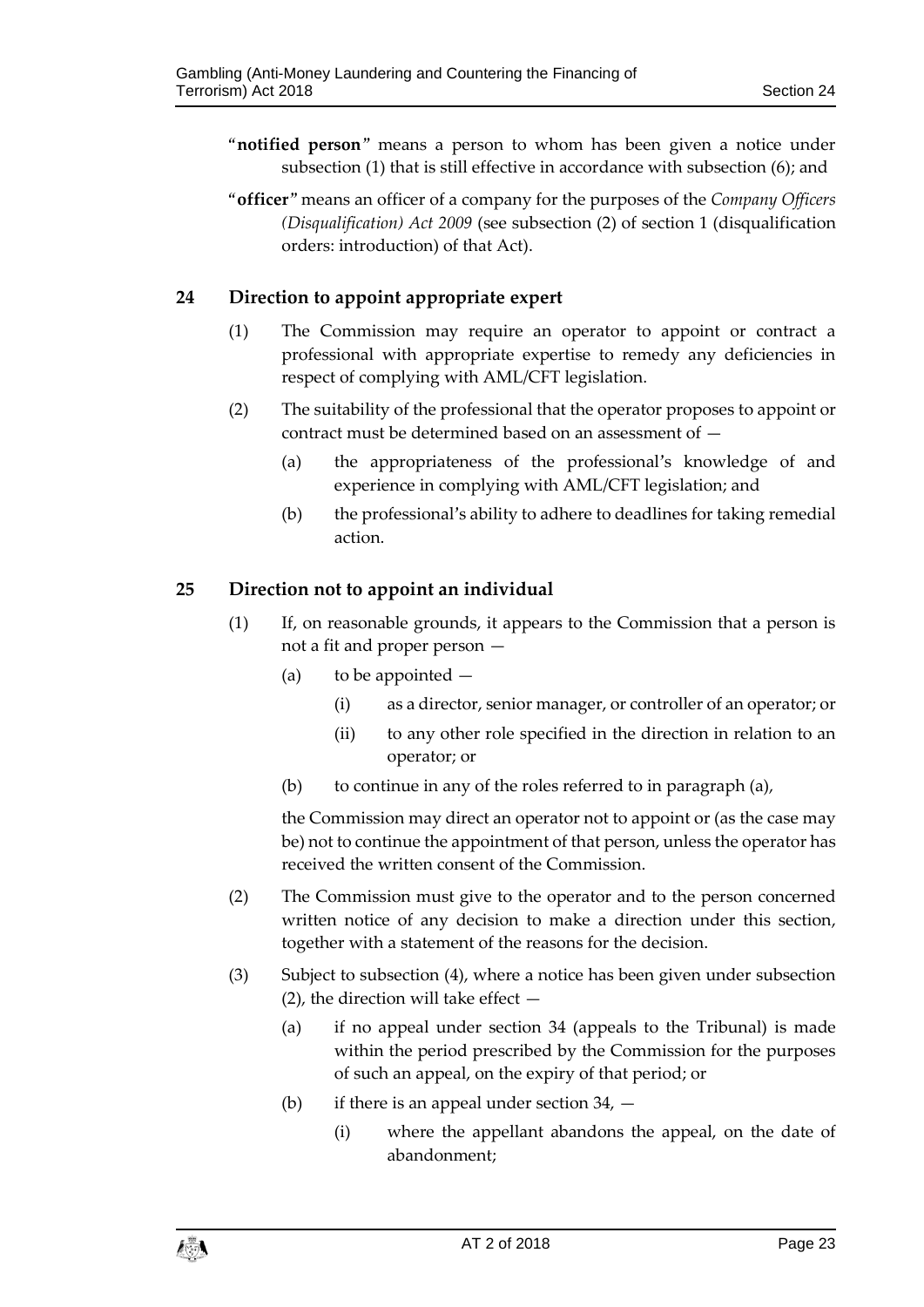- (ii) where the decision of the Commission is confirmed, on the date of confirmation; or
- (iii) where the decision of the Commission is varied, on such date as the Tribunal directs.
- (4) If the Commission is of the opinion that a direction should have immediate effect, the notice under subsection (2) must contain a statement to that effect together with the reasons for that opinion, and the direction will have no effect on the giving of the notice.
- (5) Any direction or consent given by the Commission under subsection (1) may be —
	- (a) given subject to conditions;
	- (b) varied from time to time; or
	- (c) revoked at any time,

and the Commission must give written notice to the person concerned of any decision to exercise the power conferred by paragraph (a), (b) or (c).

- (6) A person must not, in contravention of a direction under this section, accept an appointment to, or continue in, any of the roles referred to in subsection (1).
- (7) An operator must not appoint or continue the appointment of a person in contravention of a direction under subsection (1).

#### <span id="page-23-0"></span>**26 Prohibition of "not fit and proper" persons**

- (1) The Commission may impose a prohibition if it appears to the Commission that an individual is not a fit and proper person to perform one or more functions in relation to a regulated activity carried on, or proposed to be carried on, by an operator.
- (2) Before imposing a prohibition, the Commission must give the individual whom it proposes to prohibit an opportunity to make representations in accordance with subsection (1)(d) of section 27 (preliminary notices).
- (3) A prohibition may prevent an individual from performing, either in relation to a particular operator, a specified class of operators, or generally, —
	- (a) any function;
	- (b) a specified function; or
	- (c) a function of a specified class.
- (4) A prohibition may relate to  $-$ 
	- (a) any regulated activity;
	- (b) a regulated activity specified in the prohibition; or
	- (c) a regulated activity of a class prescribed by the Commission.

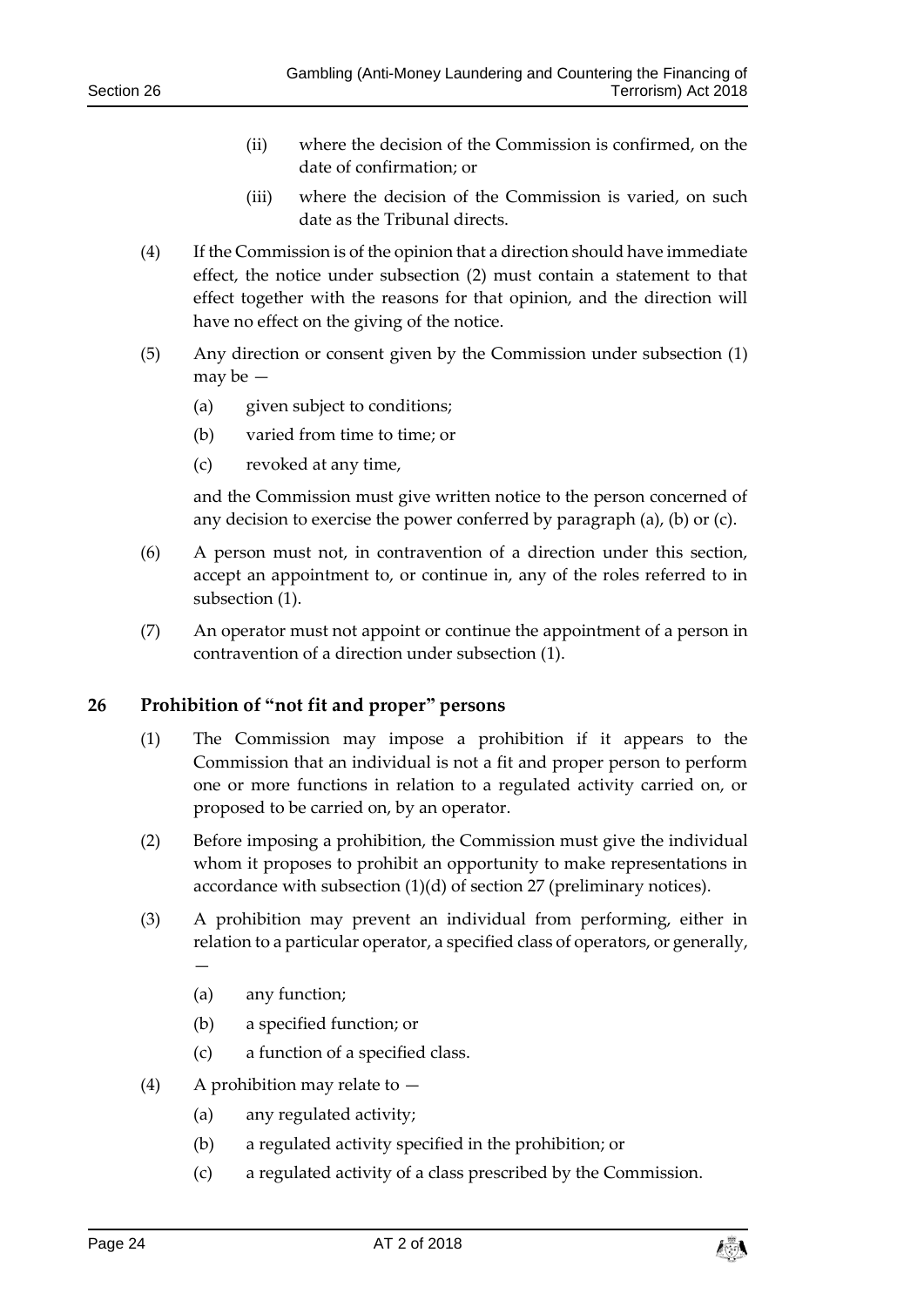- (5) An individual commits an offence if he or she performs, or agrees to perform, a function which he or she is prohibited from performing.
- (6) A prohibition operates subject to subsections (7) and (8).
- (7) Notice of a prohibition (a "preliminary notice") which meets the requirements of section 27 (preliminary notices) must be served upon the individual prohibited. Service may be effected either personally or by registered post to the individual's last known address.
- (8) Once notice has been served in accordance with subsection (7), a prohibition comes into operation on —
	- (a) the expiry of time for appealing against it under section 34 (appeals to the Tribunal); or
	- (b) if an appeal is brought within that time,  $-$ 
		- (i) on the determination of the appeal in favour of upholding the prohibition; or
		- (ii) on withdrawal of that appeal.

#### <span id="page-24-0"></span>**27 Preliminary notices**

- (1) A preliminary notice must
	- (a) state that the Commission proposes to impose a prohibition;
	- (b) state the terms of the proposed prohibition;
	- (c) state the reasons for imposing the prohibition;
	- (d) state that, within 28 days, the individual proposed to be prohibited may make representations to the Commission in such manner as the Commission may specify in the preliminary notice; and
	- (e) give particulars of the right of appeal under section 34 (appeals to the Tribunal) that would be exercisable if the Commission were to impose the prohibition.
- (2) The Commission must have regard to any representations made in accordance with subsection (1)(d) before imposing a prohibition.

#### <span id="page-24-1"></span>**28 Prohibitions: variation and revocation procedure**

- (1) On application by a prohibited person, the Commission may vary or revoke a prohibition.
- (2) The Commission must give the prohibited person a statement of its reasons for any decision it makes on an application under subsection (1).

#### <span id="page-24-2"></span>**29 List of prohibitions**

(1) The Commission must maintain and publish a list of prohibitions.

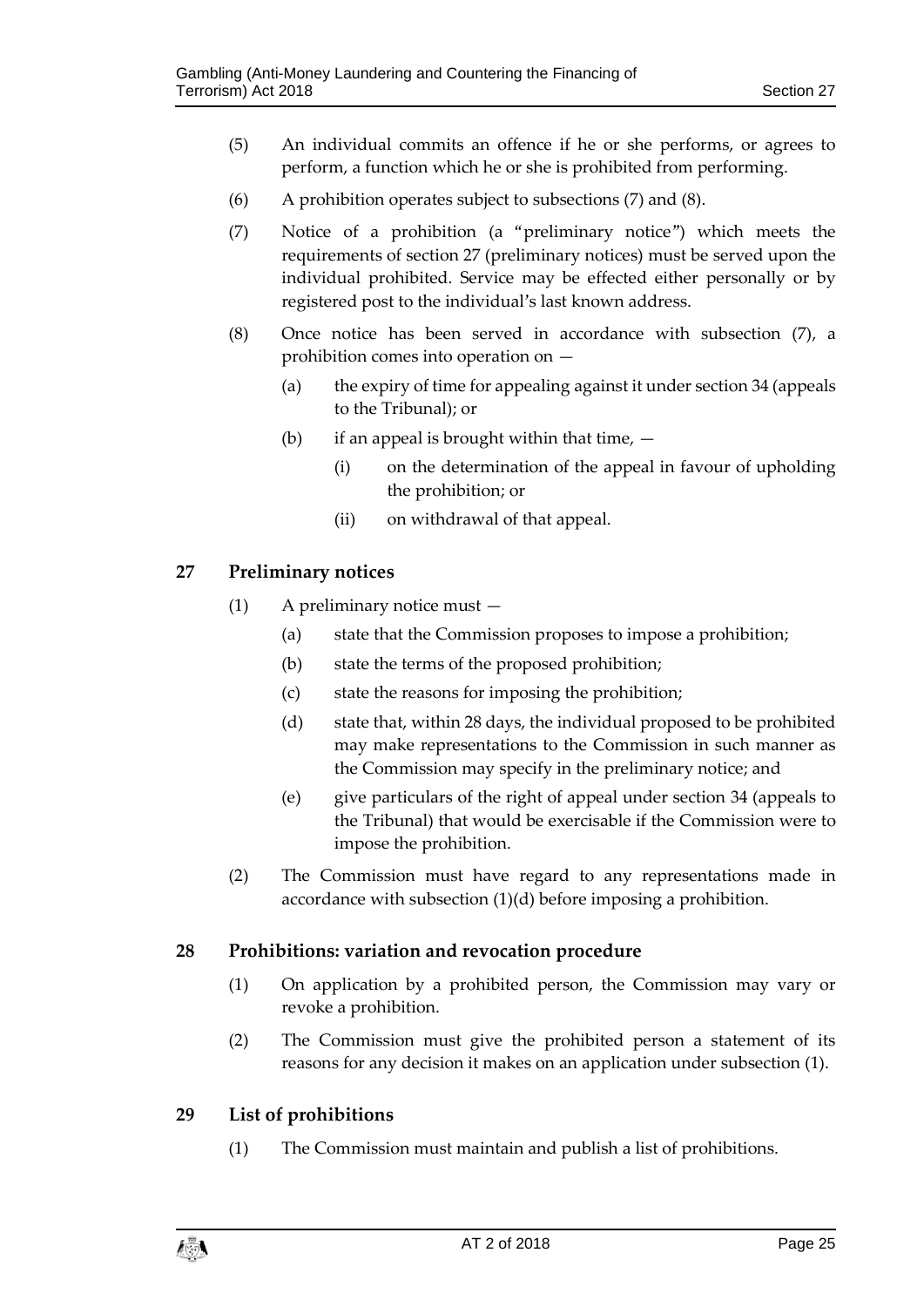(2) The list must specify the individuals prohibited and the functions or descriptions of functions to which the prohibition applies.

#### <span id="page-25-0"></span>**30 Suspension or revocation**

- (1) The Commission may, for any of the reasons set out in subsection (2), at any time suspend or revoke —
	- (a) an online gambling licence issued under the *Online Gambling Regulation Act 2001*;
	- (b) a casino licence, issued under the *Casino Act 1986*;
	- (c) a temporary premises certificate, issued under the *Casino Act 1986;*
	- (d) a bookmaker's permit, issued under the *Gaming, Betting and Lotteries Act 1988;*
	- (e) a betting office licence, issued under the *Gaming, Betting and Lotteries Act 1988*; or
	- (f) a racecourse licence or a totalisator licence, issued under the *Gaming, Betting and Lotteries Act 1988.*
- (2) The reasons referred to in subsection (1) are that  $-$ 
	- (a) the Commission is not satisfied that the operation is under the ownership, management or control of fit and proper persons;
	- (b) the operator has failed to comply with  $-$ 
		- (i) restrictions under section 16 (power to restrict holders of permits or licences);
		- (ii) licence conditions under section 17 (licence conditions);
		- (iii) a direction under section 18 (directions);
		- (iv) a direction to appoint an appropriate expert under section 24 (direction to appoint appropriate expert);
		- (v) a direction not to appoint an individual, under section 25 (direction not to appoint an individual); or
		- (vi) AML/CFT legislation.
- (3) Where a licence, permit or certificate was issued in respect of more than one regulated activity, the Commission may exercise its powers under this section in respect of any or all of those activities.

#### <span id="page-25-1"></span>**31 Conditions and limitations on the right to suspend or revoke**

When exercising its power under section 30 (suspension or revocation), the Commission must comply with the following requirements —

(a) the Commission must give written notice to the person concerned of any decision to suspend or revoke a licence, permit or certificate, as the case may be, together with a statement of the reasons for the decision; and

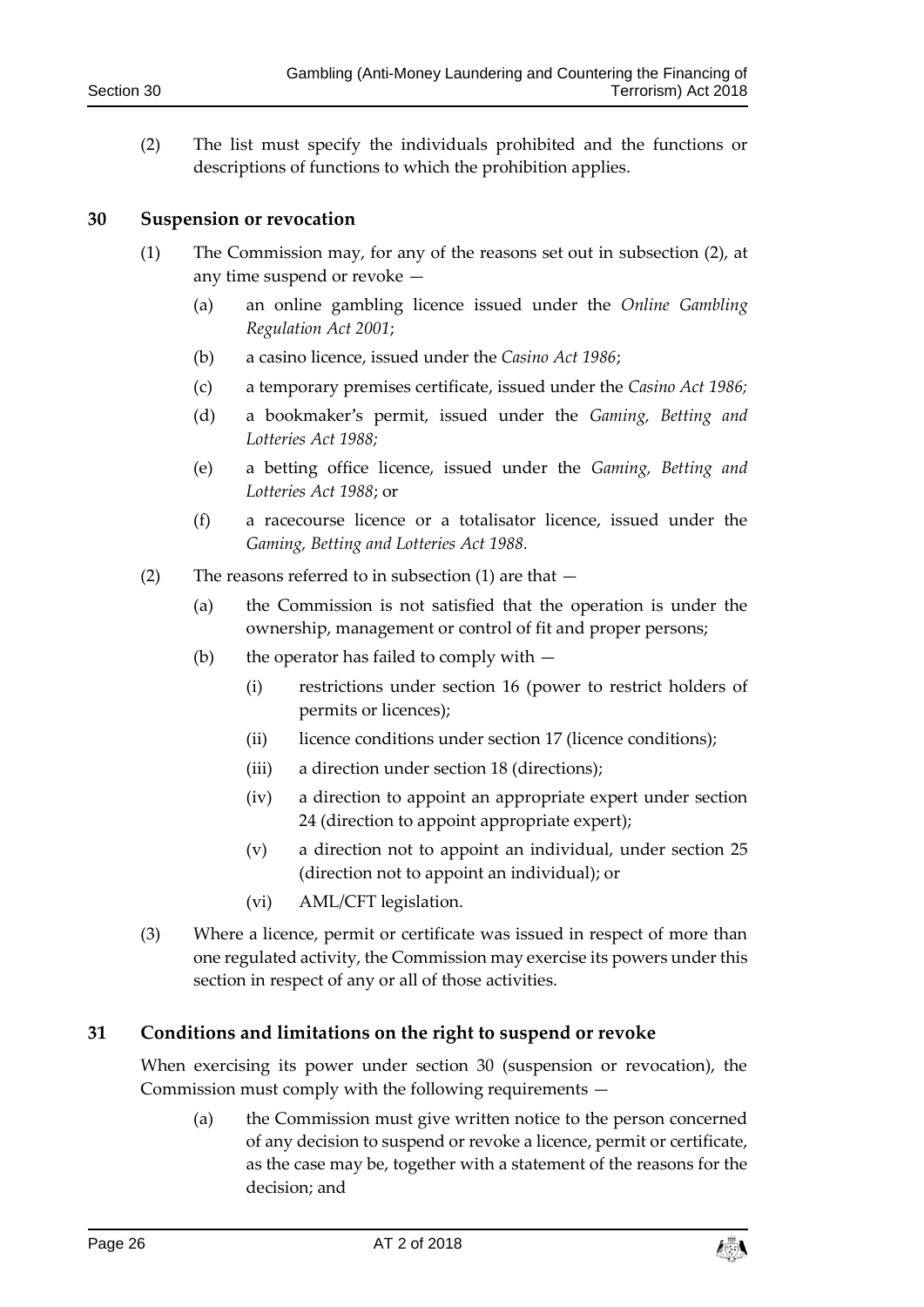(b) where the Commission suspends a licence, permit or certificate, as the case may be, it must review the suspension on a regular basis.

#### <span id="page-26-0"></span>**32 Liability of officers of bodies corporate**

- (1) Subsections (2) to (4) apply where an offence under this Act is committed by a body corporate and that the offence —
	- (a) was committed with the consent or connivance of an officer of the body; or
	- (b) was attributable to neglect on the part of an officer of the body corporate.
- (2) The officer as well as the body corporate commit and are liable to be prosecuted for the offence.
- (3) If an individual is convicted of an offence under this Act by virtue of subsection (2), the individual is liable to any custodial penalty provided for the offence.
- <span id="page-26-1"></span>(4) In this section, "officer" has the meaning assigned by subsection (2) of section 1 (disqualification orders: introduction) of the *Company Officers (Disqualification) Act 2009*.

## **PART 4 – MISCELLANEOUS**

#### <span id="page-26-2"></span>**33 Offences and penalties**

- (1) A person who commits an offence under this Act for which no penalty is provided elsewhere in this Act is liable on summary conviction to a fine not exceeding £5,000 or custody for a term not exceeding 6 months, or both.
- (2) Criminal proceedings in respect of any contravention of this Act may not be commenced or continued if the Commission has required a person to pay a civil penalty under section 22 (civil penalties) in respect of such contravention, unless the person has declined to pay the civil penalty.

#### <span id="page-26-3"></span>**34 Appeals to the Tribunal**

- (1) A person aggrieved by a decision made or an action taken by the Commission under any of the sections listed in subsection (2) may appeal to the Tribunal in accordance with section 7 of the *Gambling (Amendment) Act 2006*, and any such appeal must be heard in accordance with the provisions of Part 4 of that Act.**<sup>2</sup>**
- (2) The sections referred to in subsection (1) are  $-$ 
	- (a) section 16 (power to restrict holders of permits or licences);
	- (b) section 17 (licence conditions);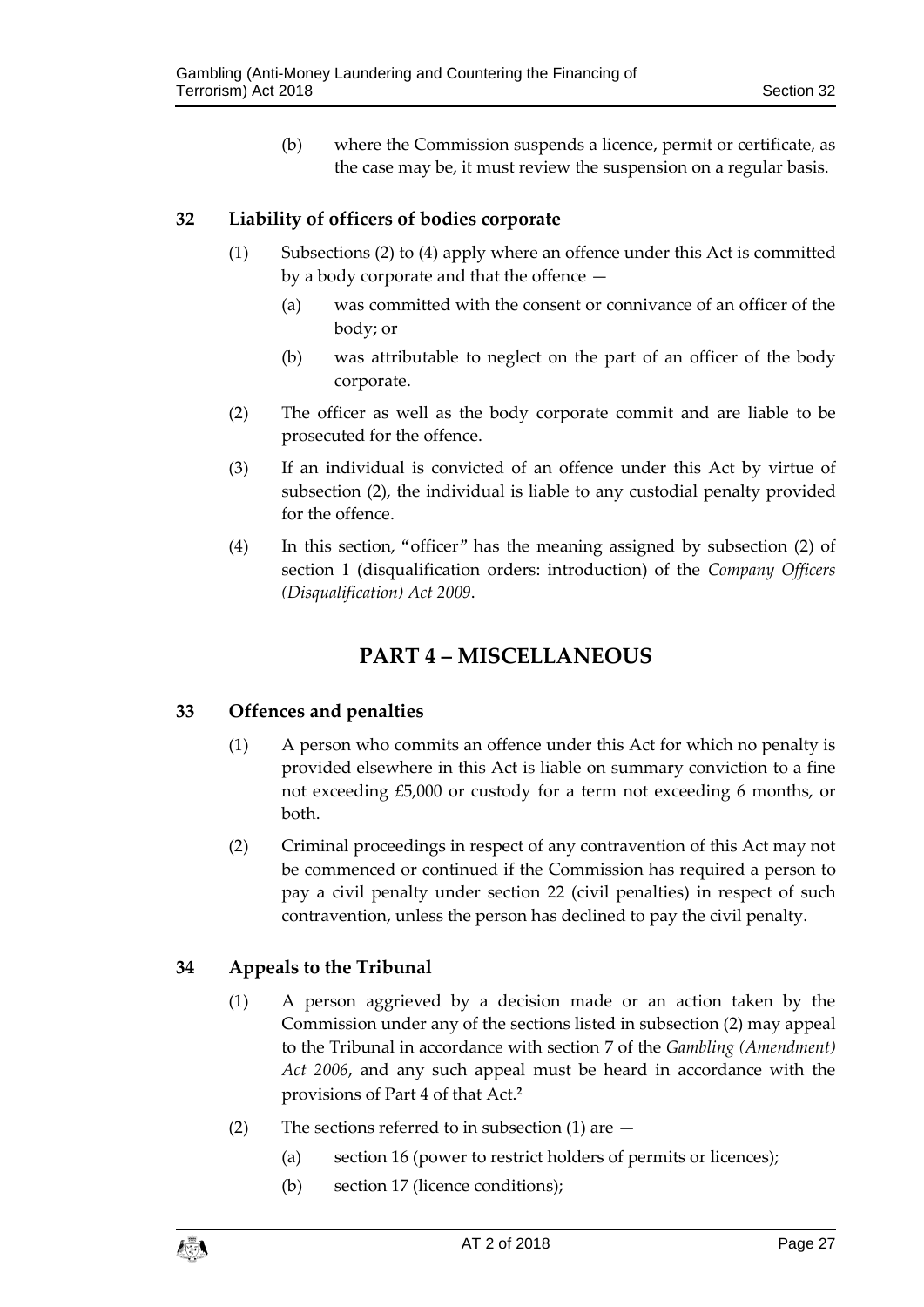- (c) section 18 (directions);
- (d) section 19 (public statements) (in respect of which an appeal may be made before or after the statement has been issued);
- (e) section 22 (civil penalties);
- (f) section 24 (direction to appoint appropriate expert);
- (g) section 25 (direction not to appoint an individual);
- (h) section 26 (prohibition of "not fit and proper" persons);
- (i) section 28 (prohibitions: variation and revocation procedure);
- (j) section 30 (suspension or revocation); and
- (k) section 31 (conditions and limitations on the right to suspend or revoke).

#### <span id="page-27-0"></span>**35 Tynwald procedure in respect of orders**

With the exception of orders made under —

- (a) subsection (2) of section 3 (interpretation);
- (b) subsection (1)(a)(ii) of section 14 (information sharing); and
- (c) subsection (7) of section 22 (civil penalties),

every order made under this Act must be laid before Tynwald.

#### <span id="page-27-1"></span>**36 Consequential amendment to the Gambling Supervision Act 2010**

- (1) The *Gambling Supervision Act 2010* is amended as follows.
- (2) [Substituted paragraph 1(1) in Schedule 2]